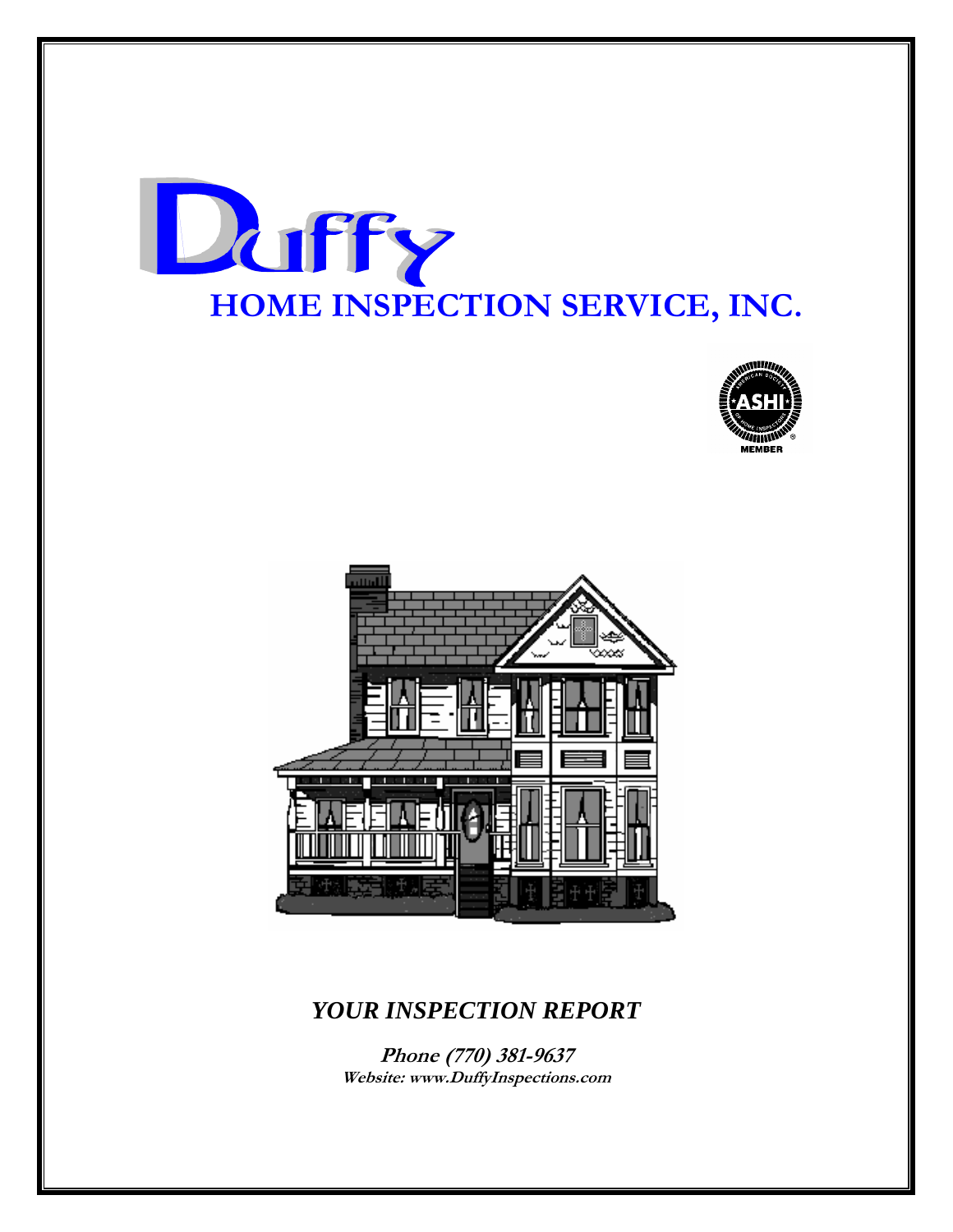## **DUFFY HOME INSPECTION SERVICE, INC**

*30 Bentridge Court, Lawrenceville, GA 30043 Office: 770-633-6142 Web: www.duffyinspections.com* 

*RESIDENTIAL COMBINATION INSPECTOR, CERTIFIED NO. 5186679-R5 ASHI MEMBER NO. 203616, GENERAL BUILDING CONTRACTOR NO. 663625*

## **REPORT INFORMATION:**

## **GENERAL DESCRIPTION:**

#### Terms:

1. Throughout this report, the terms "right" and "left" are used to describe sides of the home as viewed facing the front of the home from the street.

2. Although some maintenance items may have been addressed verbally at the time of the inspection, they may not be included in the enclosed report.

3. I recommend that when repairs are needed that all repairs be performed by qualified, licensed contractors in their particular disciplines.

4. The Life expectancy of major components of a home varies with the component. Depending on the age of your home, please refer to the first few pages about the life expectancy of your new home' s major components. This will provide valuable details and definitions that each homeowner needs to be aware of. If a major component is approaching the end of its life cycle, then consideration needs to be given for that component's replacement. 5. This company is not qualified to render an opinion about termite or pest infestation. However, if evidence of termite (or pest) damage or termite (or pest) trails are seen, it will be noted and you should consult with a termite (or pest) professional.

## **CLIENT & SITE INFORMATION:**

| <b>CLIENT NAME:</b><br>Older Home Report. | <b>CELL PHONE #:</b><br>000-333-3333.                           | <b>E-MAIL ADDRESS:</b><br>olderhome@gmail.com. | <b>EVALUATION ADDRESS:</b><br>333 City Court. |
|-------------------------------------------|-----------------------------------------------------------------|------------------------------------------------|-----------------------------------------------|
| CITY, STATE, ZIP:<br>Cumming, GA 30022.   | <b>DATE OF INSPECTION:</b><br>$00-00-2011$ .                    | <b>TIME OF INSPECTION:</b><br>$10:00$ am.      | HOME / BUILDING<br><b>OCCUPIED?</b><br>No.    |
| <b>SOIL CONDITIONS:</b><br>Dry.           | APPROX OUTSIDE TEMP, EST AGE OF HOUSE,<br>T.O.I:<br>50 Degrees. | <b>BUILDING:</b><br>2006.                      |                                               |

#### HOME PHOTO:

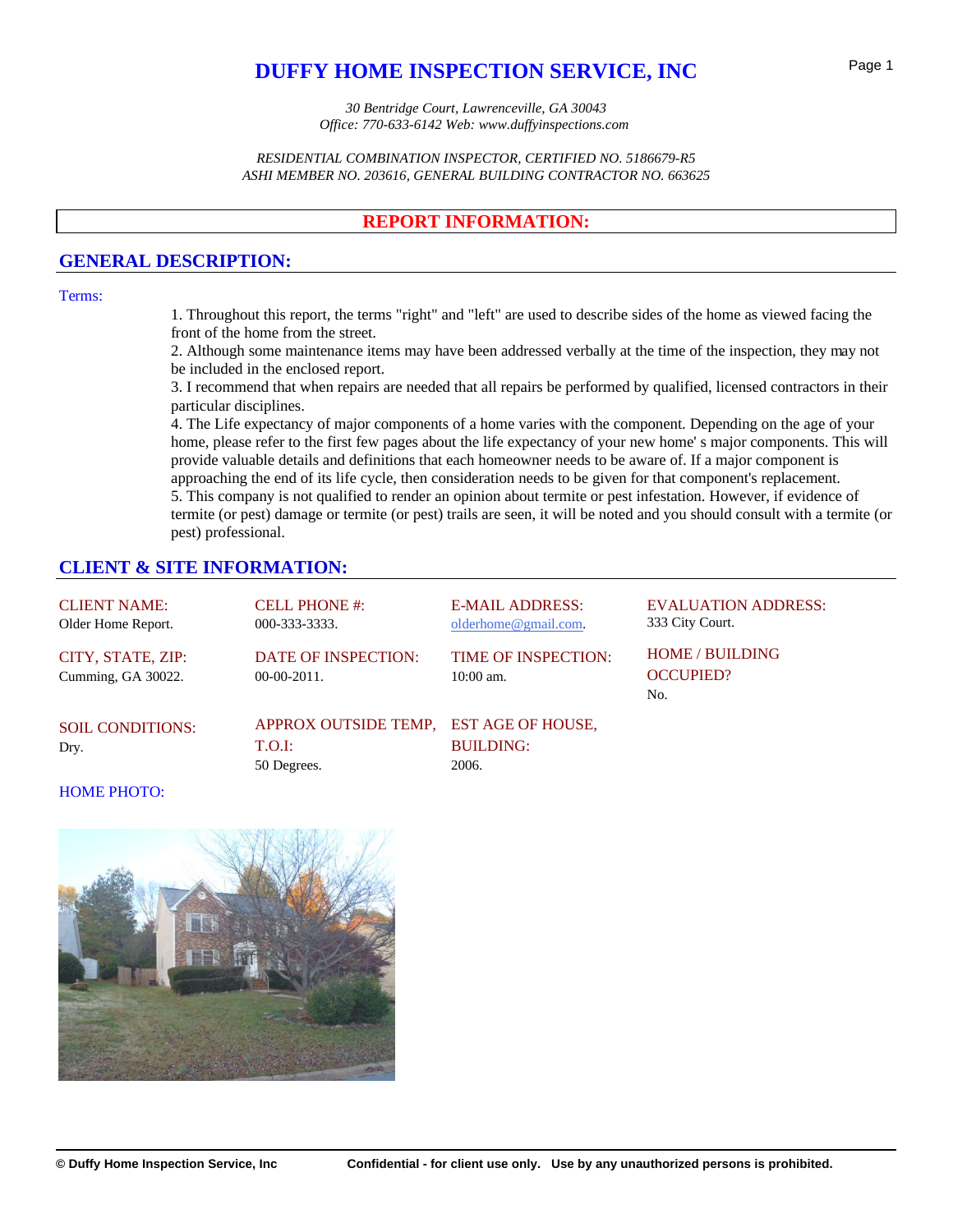## **BUILDING CHARACTERISTICS:**

BUILDING TYPE: 1 family. STORIES: 2 story with basement.

## **OTHER INFO:**

| <b>CLIENT PRESENT:</b> | <b>PEOPLE PRESENT:</b>        | TI  |
|------------------------|-------------------------------|-----|
| Yes.                   | Purchasers spouse, Purchasers |     |
|                        | children.                     | on. |

ME ALLOCATION: hours travel time; 4.5 hours site, and 2 hours on report.

## **UTILITY SERVICES:**

| <b>WATER SOURCE:</b> | <b>SEWAGE DISPOSAL:</b> | UTILITIES STATUS: |
|----------------------|-------------------------|-------------------|
| Public.              | Public.                 | All utilities on. |

## **PAYMENT INFORMATION:**

#### TOTAL FEE:

00000.

PAID BY: Check, thank you.

#### **GROUNDS**

#### **DRIVEWAY:**

#### TYPE:

Concrete.

#### DRIVE CONDITION:

Cracks noted are typical, recommend monitoring all cracks in the future.

#### FOOTPATH TYPE:

Concrete.

#### FOOTPATH CONDITION:

Cracks noted are typical, recommend monitoring all cracks in the future.

#### **GRADING:**

#### ENTIRE PERIMETER, GRADE:

The grade at the foundation is serviceable.

## FOUNDATION DRAINAGE

#### CONDITION:

The visible drain line end(s) are sloped upwards and therefore will not allow it to drain by gravity. Drains shall be provided around all concrete or masonry foundations that retain earth and enclose habitable or usable spaces located below grade. Drainage tiles, gravel or crushed stone drains, perforated pipe or other approved systems or materials shall be installed at or below the area to be protected and shall discharge by gravity or mechanical means into an approved drainage system.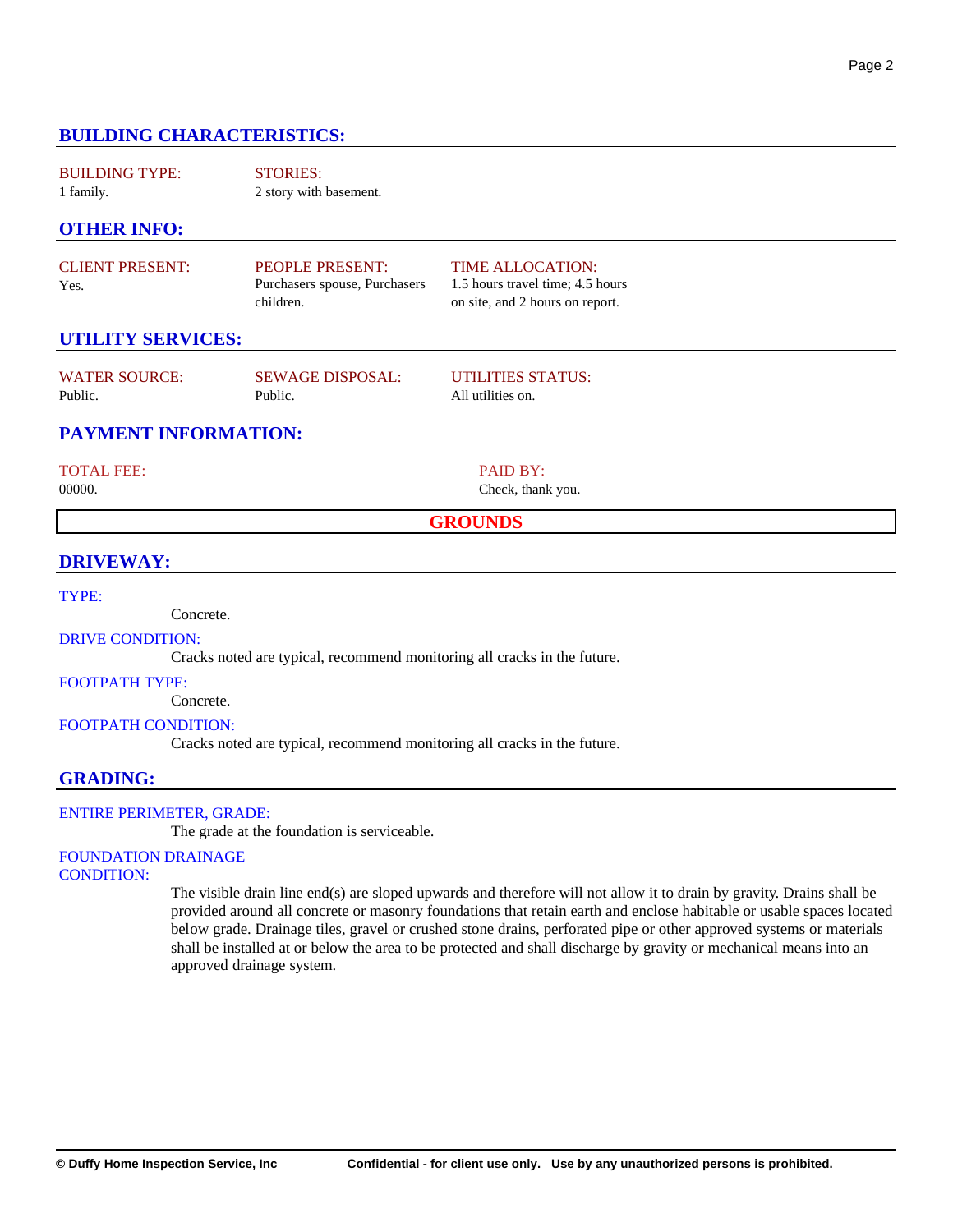

## **FRONT PATIO/PORCH:**

#### TYPE:

Brick.

#### PATIO/PORCH CON, CONDITION:

Cracks noted - typical, recommend monitoring of all cracks in the future.

PORCH VERTICAL SUPPORTS TYPE:

Stone, Composite material.

#### VERTICAL SUPPORT CONDITION:

Appears serviceable.

### PORCH STAIRS, TYPE:

Brick.

## PORCH , STAIR(S)

### CONDITION:

The steps are not consistent in height. The different step heights could be a trip hazard. The maximum riser height should not be more than 7 3/4". Risers (heights) and treads (widths) should not vary more than 3/8".



## **DECKS:**

#### TYPE:

Wood.

## DECK CONDITION:

I recommend the deck surface be maintained for longer life span.

#### DECK RAILING TYPE:

Wood.

### RAILING CONDITION:

(a). Some of the guardrail(s) members are warped / twisted, replace as needed.

(b). Some sections of the guardrail and handrails are loose. All railing should be able to withstand 200 pounds per square foot in any direction at any point along the top, repair / replacement are recommended for safety enhancement.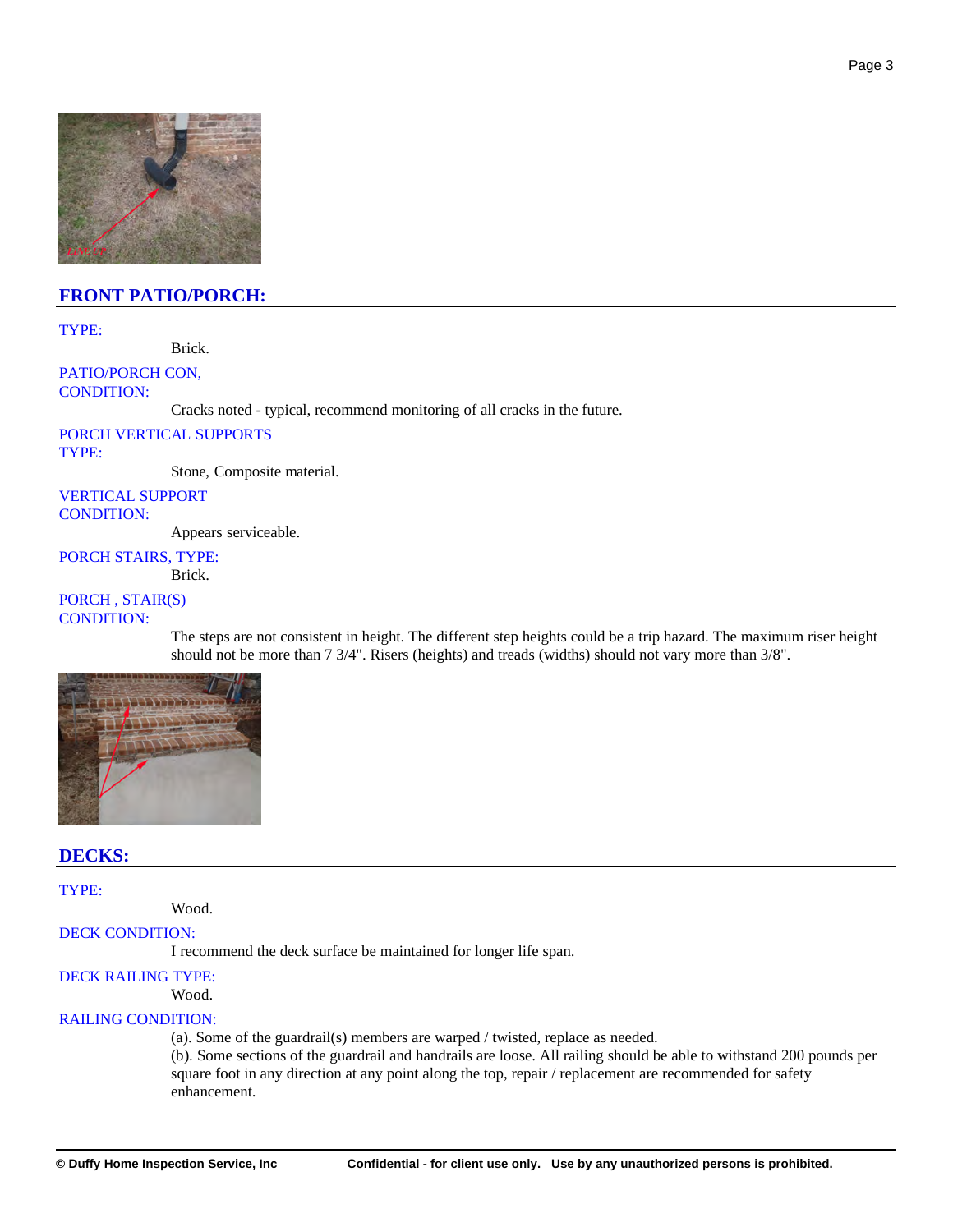

#### DECK FLASHING:

Inadequate flashing installed (not overhanging deck ledger). Approved corrosion-resistive flashing should be install when exterior porches, decks or stairs attach to a wall or floor assembly of wood-frame construction (see Deck Detail).



#### DECK BOLTS:

(a). No washers / nuts installed on some of the bolts and some of the bolts are not adequately attached (visible from the basement).

(b). The bolts are attached to sections of  $2x10$  installed behind the open web floor joist in the basement. Where supported by attachment to an exterior wall, decks should be **positively** anchored to the primary structure and designed for both vertical and lateral loads as applicable. The deck should be bolted with 1/2" hex thru-bolts with flat washers on both sides and spaced 12'' to 24" O/C. I recommend adding adequate vertical support with adequate footings directly below the deck where it is attached to the cantilevered joists (this way the deck will be structurally independent from the home).



#### GIRDERS/BEAM TYPE: Wood.

BEAM CONDITION:

Appears serviceable.

DECK VERTICAL SUPPORTS TYPE:

Wood, 6x6.

VERTICAL SUPPORT CONDITION:

Appears serviceable. However, see deck bolt comments above.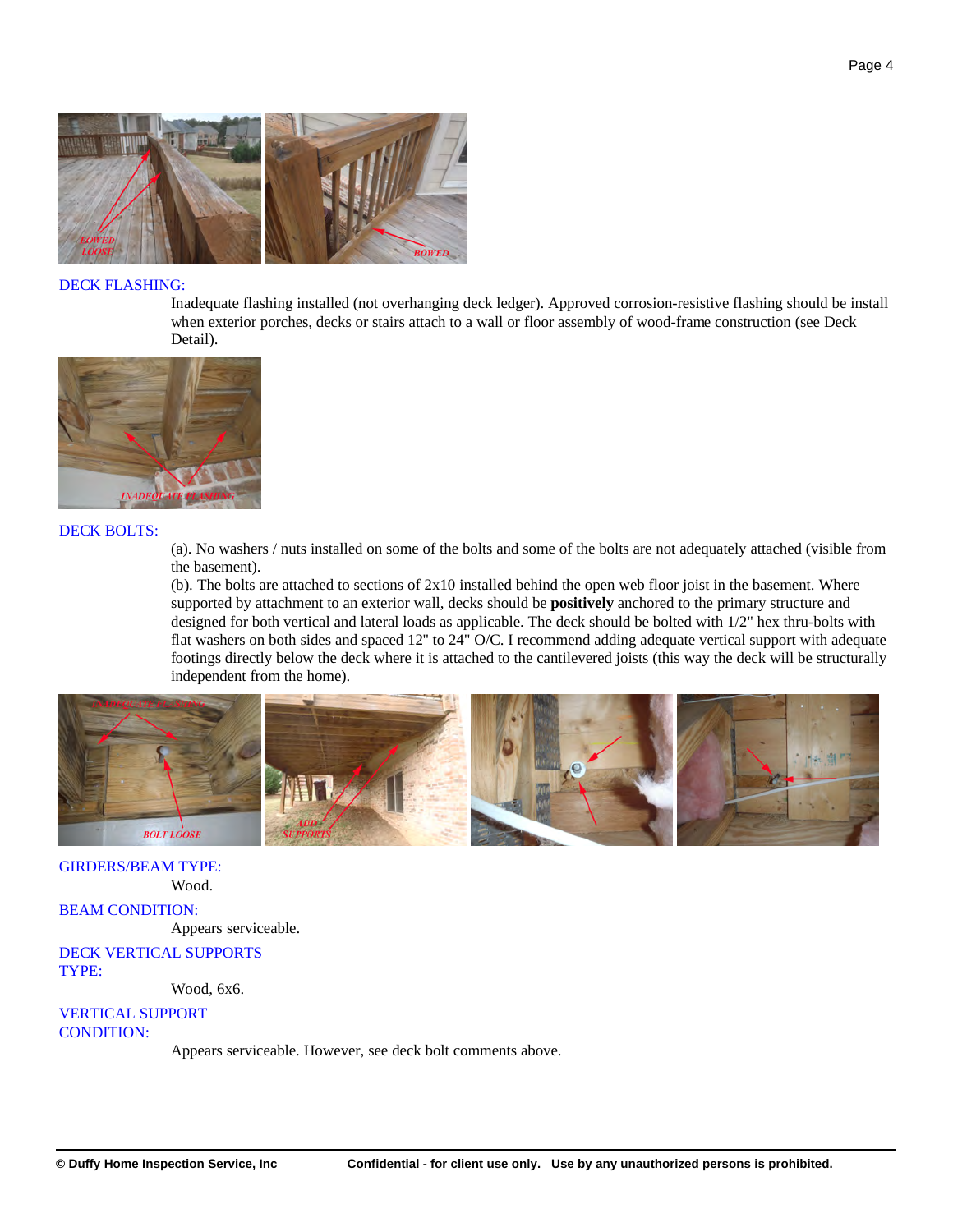#### DECK STAIRS, TYPE: Wood.

#### DECK STAIR(S) CONDITION:

Loose step(s) observed (nails backing-out), re-nailing / re-screw as needed, repair as needed.



## **EXTERIOR**

## **WALLS:**

#### MATERIAL:

Fiber Cement siding, Fiber Cement shingles, Brick Veneer, Stacked-stone.

### FIBER CEMENT SIDING CONDITION:

Appears serviceable.

#### STONE CONDITION:

(a). Gap observed between the stone and the foyer window sill (along bottom).

(b). Large gaps observed between the stone and the corner boards (front center, exposed wall sheathing), repair as needed.



## BRICK CONDITION:

Appears serviceable.

#### EXTERIOR PAINT:

(a). Sealing needed, back wall (flashing on top of brick ledge).

(b). Some of the penetrations, through the exterior siding, need sealing. All corner boards, vents, wires, pipes,

electrical boxes, ext; should be sealed to prevent moisture entry and air leakage.

(c). Open joints observed in the trim around the windows and corner boards, which will allow moisture to enter and will cause deterioration over time. Proper caulking is needed at all joints.

(d). The paint finish is peeling off some sections of the trim. The trim may not have been properly primed before the finish coat was installed. Proper caulking and painting is needed. All exterior wall should be covered with approved materials designed and installed to provide a barrier against the weather.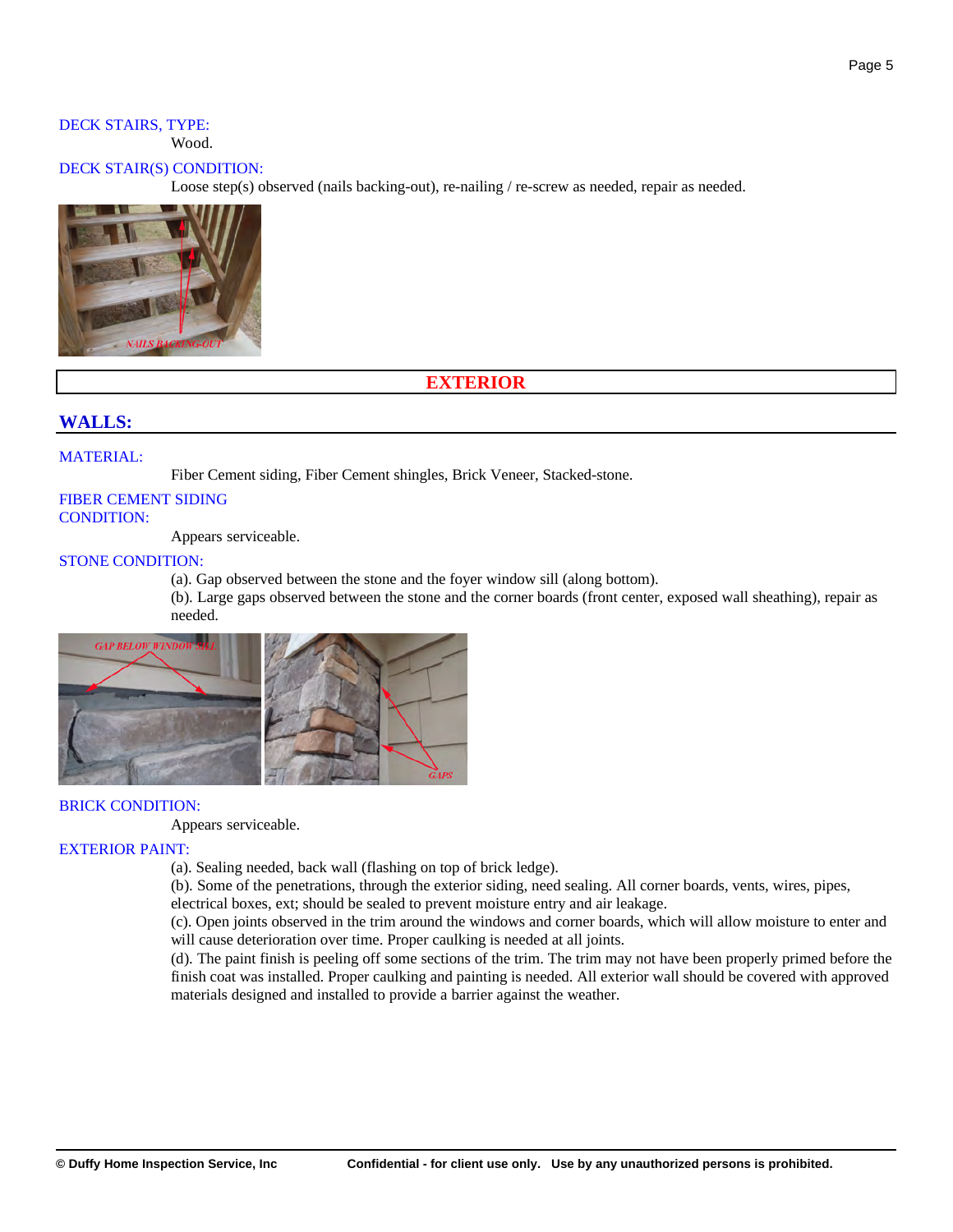

## **TRIM:**

#### MATERIAL:

Wood.

#### TRIM CONDITION:

(a). Some of the trim is deteriorated, back wall (bay window, trim along the bottom), replace as needed. (b). Looses section of trim observed, front wall (trim above front right bedroom window), repair as needed.



#### EAVES, SOFFITS, FACIA:

Appear serviceable.

## **SCREENS:**

#### SCREEN CONDITION:

Some of the screen(s) are missing, install as needed.

## **FLASHING DOORS/WINDOWS:**

#### FLASHING CONDITION:

(a). No corrosion-resistive flashing installed over the some of the windows, front wall (foyer window).

(b). There is no corrosion-resistive flashing installed over the trim on the front wall (above the windows). Approved corrosion-resistive flashing should be installed and continuous above all **projection wood trim.**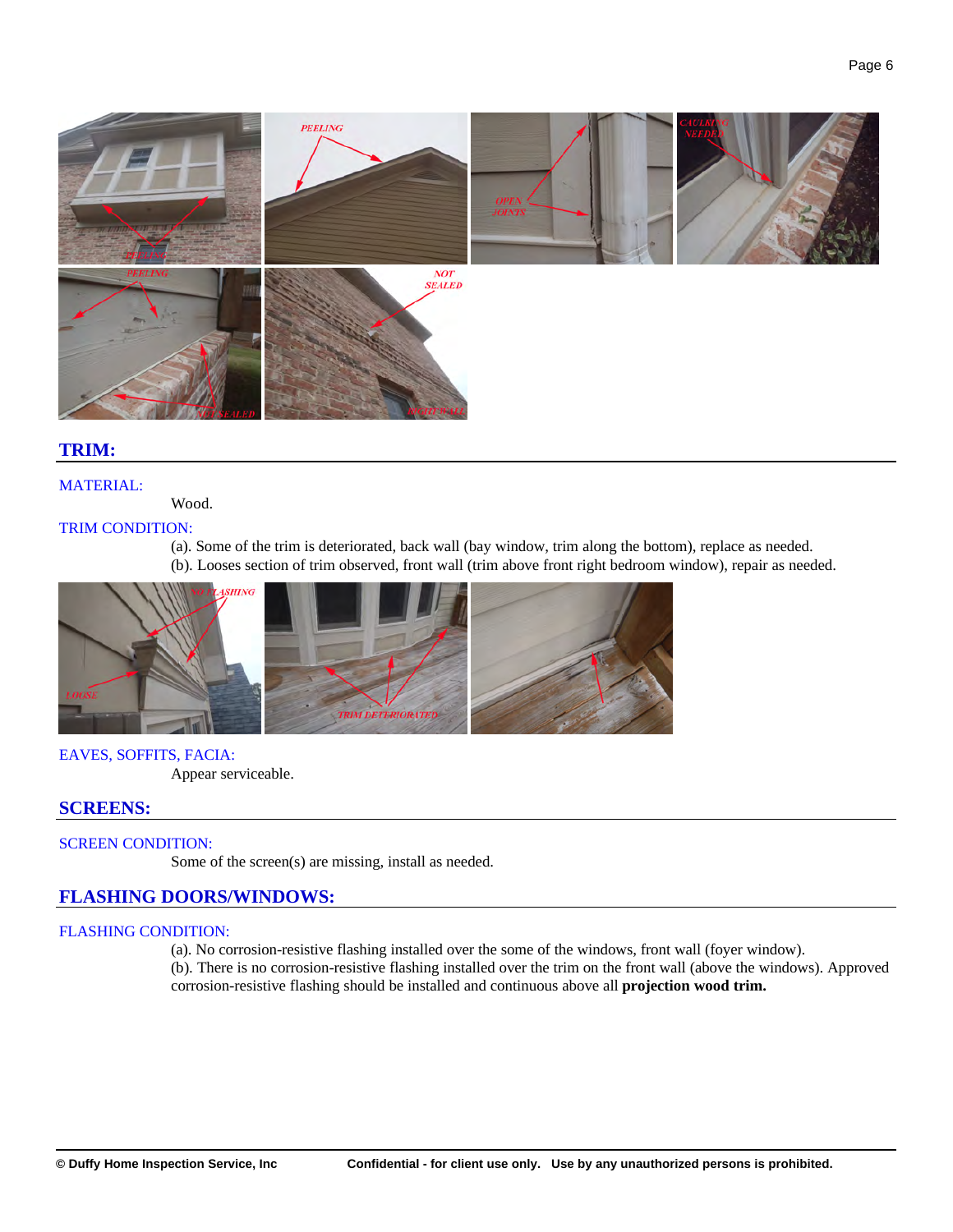

## **FUEL SYSTEM'S:**

### METER/TANK LOCATION-CONDITION:

The gas meter is located on the left side of the home, appears serviceable (however not all lines are fully visible).

#### WATER METER LOCATION:

Front right side of driveway.

## WATER PRESSURE /

CONDITION:

50 psi. Appears serviceable.

**ROOF SYSTEM**

## **ROOF SYSTEM:**

#### STYLE:

Gable.

TYPE:

Asphalt Shingles, Metal.

#### # OF LAYERS:

1 Layer.

ROOF ACCESS:

Walked on roof.

#### ROOF COVERING STATUS:

(a). No felt installed under the shingles, small roof sections (above back bay window). Slopes of 4 in 12 or greater, one layer of felt is required over all of the roof sheathing.

(b). Incorrect nailing observed *(exposed nails heads)*. Some of the nail(s) are not being protected / covered by the upper adjacent course of shingles. A minimum of four nails per shingle is recommended. Two of the nails should be placed approximately 1'' in from each end; the other two should be placed directly (5/8") above the center of each cut-out. I recommend the entire roof area be checked for incorrect nailing of the shingles.

(c). Damage shingles observed, main roof (front right, left side). Damaged shingles could turn into a roof leak. All damaged shingles should be replaced. Roof shingles should provide a barrier against the weather to protect its supporting elements and structure beneath.

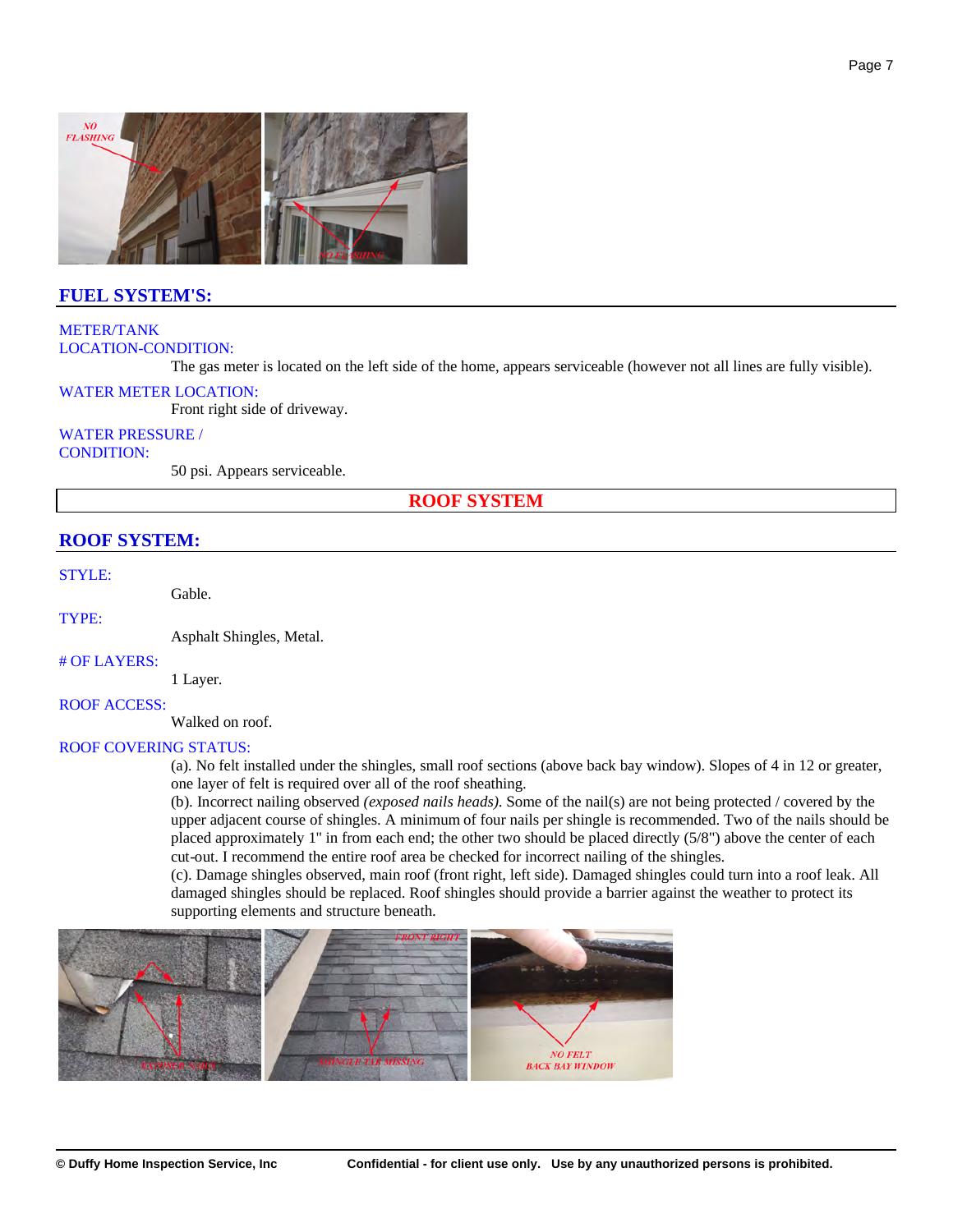## **EXPOSED FLASHING:**

### FLASHING TYPE:

Metal, Composition, Rubber.

## FLASHING CONDITION:

Nails noted in the exposed areas of the flashing, roof vent(s), furnace vent(s), plumbing vent(s). Nails should not be used in the exposed areas of the flashing. If and when nails are used, the nail heads should have asphalt plastic cement applied over them. Flashing against vertical walls, as well as soil stack, vent pipe and chimney flashing, should be applied according to asphalt shingle manufacturer's printed instructions.



## **GUTTERS & DOWNSPOUTS:**

TYPE:

Full, Aluminum.

## GUTTER CONDITION:

Debris in gutter(s), recommend having the gutters cleaned.



## **KITCHEN - APPLIANCES**

## **KITCHEN:**

SINK TYPE:

Stainless Steel.

#### SINK CONDITION:

Appears serviceable.

#### FAUCET CONDITION:

Faucet is serviceable.

#### SPRAY WAND CONDITION:

Spray wand is serviceable.

#### PLUMBING UNDER SINK:

Plumbing under the sink is serviceable.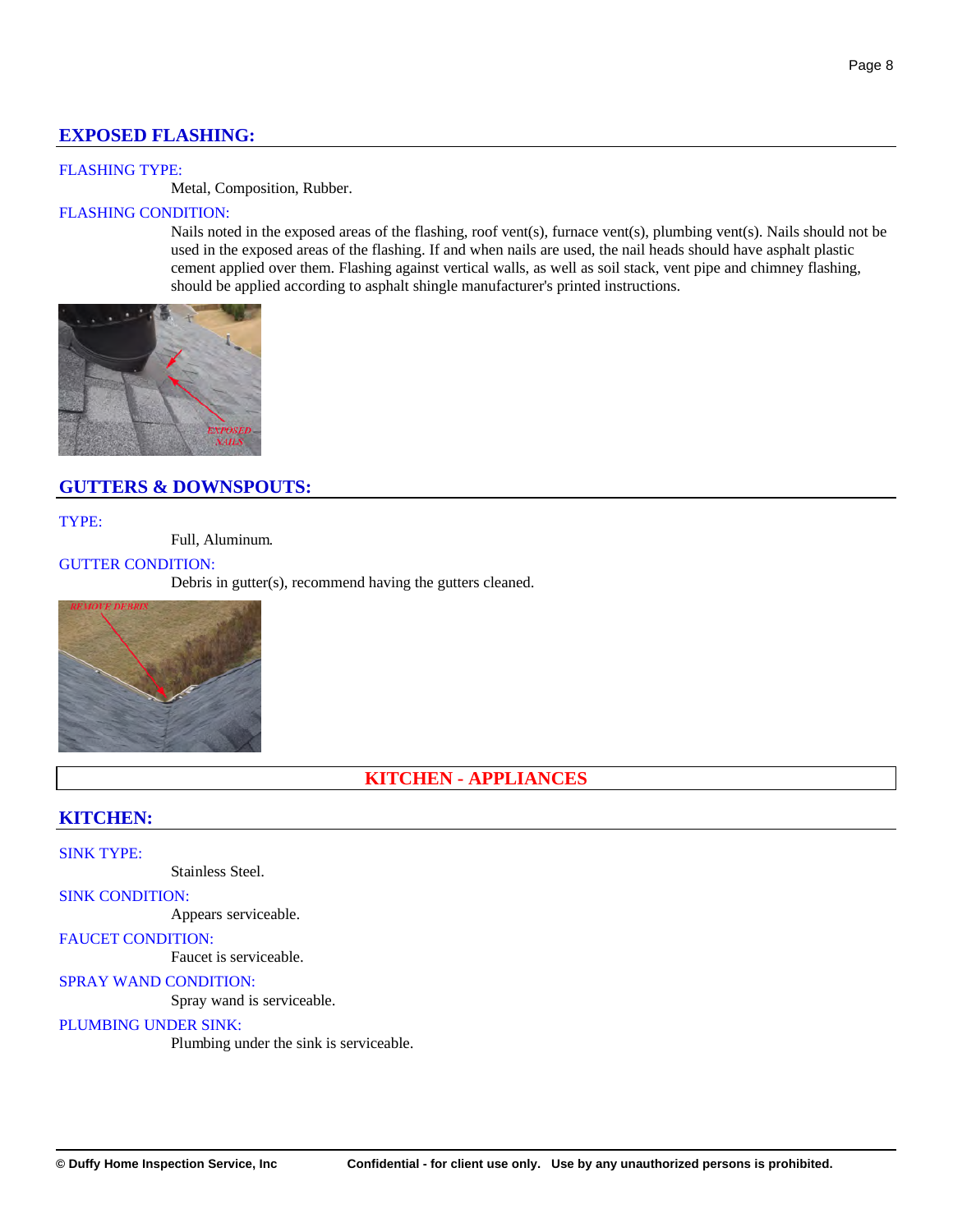#### GARBAGE DISPOSAL CONDITION:

Appears serviceable.

#### DISPOSAL WIRING:

Wiring appears serviceable.

#### COOK TOP TYPE / CONDITION:

Gas, Appears serviceable.

## STOVE / OVEN, TYPE /

CONDITION:

Electric, Appears serviceable.

#### VENTILATION TYPE AND

CONDITION:

Downdraft, visible sections appear serviceable.

#### REFRIGERATOR TYPE AND CONDITION:

Not installed at the time of the inspection.

#### DISHWASHER CONDITION:

Appears serviceable.

## COUNTER AND CABINET

CONDITION:

Appear serviceable.

#### SWITCHES/FIXTURES/OUTLE

TS:

GFCI's, Appear serviceable.

#### **OTHER BUILT-INS:**

#### MICROWAVE:

Appears serviceable.

**LAUNDRY**

## **LAUNDRY:**

#### LOCATION:

2nd. floor area.

## PIPING (WATER AND

WASTE):

Visible portion(s) appear serviceable.

#### ELECTRICAL OUTLETS:

The outlet installed for the washer is a GFCI outlet. Be aware if the circuit trips "OFF", the washer will not function.

#### GAS PIPING:

Appear serviceable.

#### DRYER VENTING:

The dryer vent is disconnected in the attic. The vent needs to be connected and cleaned. *NOTE: Lint can built-up in the dryer vent over time, it should be cleaned on a yearly basis.*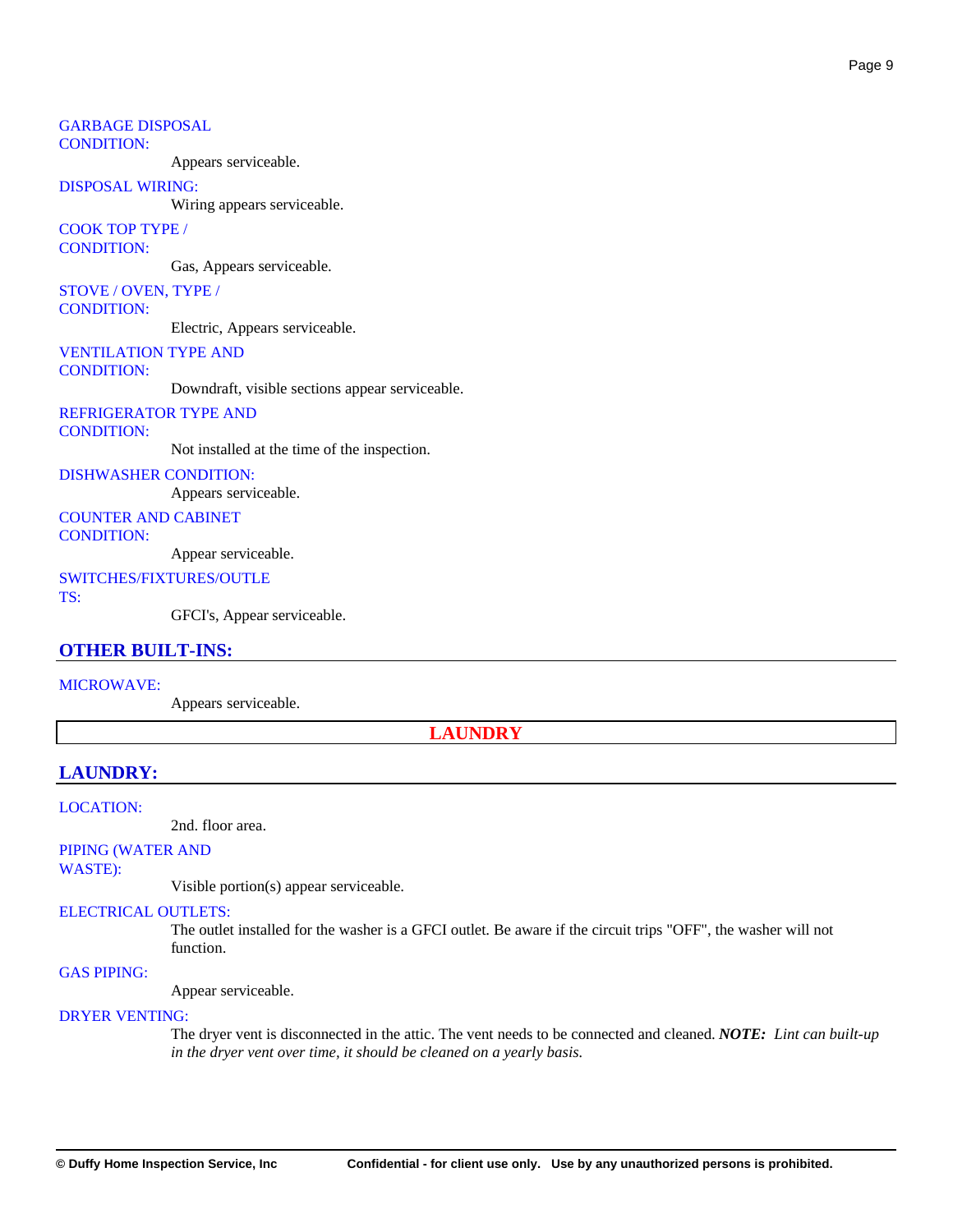

### LAUNDRY SINK:

Appear serviceable.

FAUCET:

Appears serviceable.

#### DRAIN LINE:

Drain appear serviceable.

#### CATCH PAN:

Appear serviceable.

## FLOOR TYPE CONDITION:

Floor covering tile, General condition appears serviceable.

#### LAUNDRY DOOR:

Adjustments needed, laundry room door(s), repair as needed.

#### **BATHROOMS**

## **BATHROOM AREA:**

#### NUMBER OF BATHROOMS:

Guest bathroom.

## CONDITION OF SINK:

Appears serviceable.

## FAUCET CONDITION:

Faucet is serviceable.

#### DRAIN LINE:

Drain appear serviceable.

## CONDITION OF TOILET:

The toilet seat is missing (guest bathroom), install as needed.

## TUB/SHOWER PLUMBING

FIXTURES:

No hot water (cold only) when tested (guest bathroom), repair as needed.

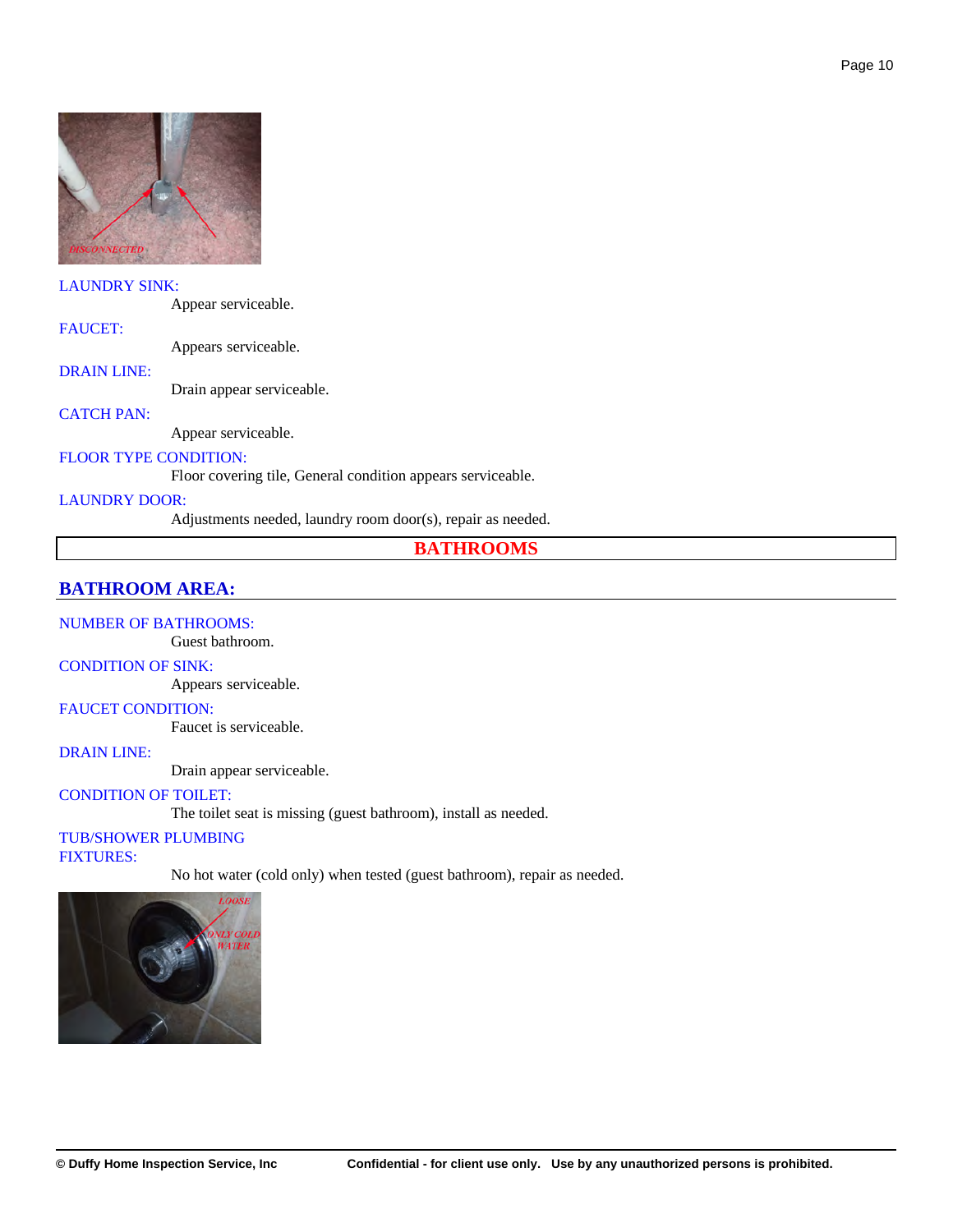#### TUB/SHOWER AND WALLS:

The caulking in the corners is not matching the tile (guest bathroom).



FIXTURES AND OUTLETS: GFCI's Appear serviceable.

#### BATH VENTILATION:

Visible portion, appears serviceable.

#### FLOOR TYPE CONDITION:

Tile, General condition appears serviceable.

## **BATHROOM AREA:**

NUMBER OF BATHROOMS:

Half bath first floor.

### CONDITION OF SINK:

Appears serviceable.

### FAUCET CONDITION:

Faucet is serviceable.

DRAIN LINE:

Drain appear serviceable.

#### CONDITION OF TOILET:

Appears serviceable.

#### FIXTURES AND OUTLETS:

GFCI's Appear serviceable.

BATH VENTILATION: Visible portion, appears serviceable.

#### FLOOR TYPE CONDITION:

Wood, General condition appears serviceable.

## **BATHROOM AREA:**

#### NUMBER OF BATHROOMS:

Jack / Jill.

#### CONDITION OF SINK:

Appears serviceable.

#### FAUCET CONDITION:

Faucet is serviceable.

#### DRAIN LINE:

Drain appear serviceable.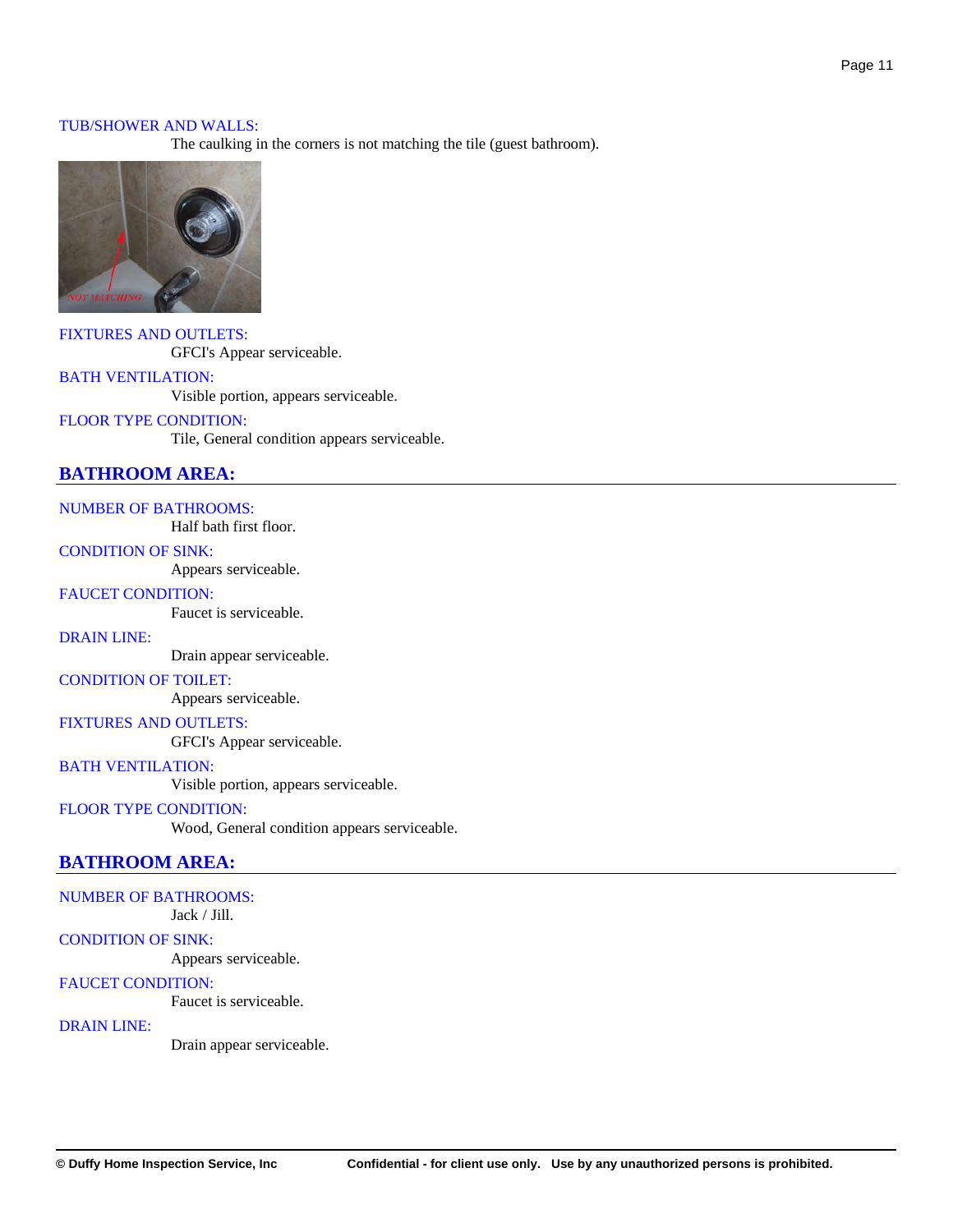#### CONDITION OF TOILET:

Appears serviceable. However, see mold comments / recommendations.

#### TUB/SHOWER PLUMBING FIXTURES:

Appears serviceable.

#### TUB/SHOWER AND WALLS:

Tub and shower areas appear serviceable.

#### FIXTURES AND OUTLETS:

GFCI's Appear serviceable.

#### BATH VENTILATION:

Visible portion, appears serviceable.

#### FLOOR TYPE CONDITION:

Tile, General condition appears serviceable.

## **BATHROOM AREA:**

#### NUMBER OF BATHROOMS:

Front, right bedroom.

#### CONDITION OF SINK:

Appears serviceable.

## FAUCET CONDITION:

Faucet is serviceable.

#### DRAIN LINE:

Drain appear serviceable.

#### CONDITION OF TOILET:

The seat is missing (front right bathroom), install as needed.

#### TUB/SHOWER PLUMBING

FIXTURES:

Appears serviceable.

#### TUB/SHOWER AND WALLS:

Tub and shower areas appear serviceable.

## FIXTURES AND OUTLETS:

GFCI's Appear serviceable.

#### BATH VENTILATION:

Visible portion, appears serviceable.

#### FLOOR TYPE CONDITION:

Tile, General condition appears serviceable.

## **BATHROOM AREA:**

### NUMBER OF BATHROOMS:

Master bedroom.

#### CONDITION OF SINK:

Appears serviceable.

## FAUCET CONDITION:

Faucet is serviceable.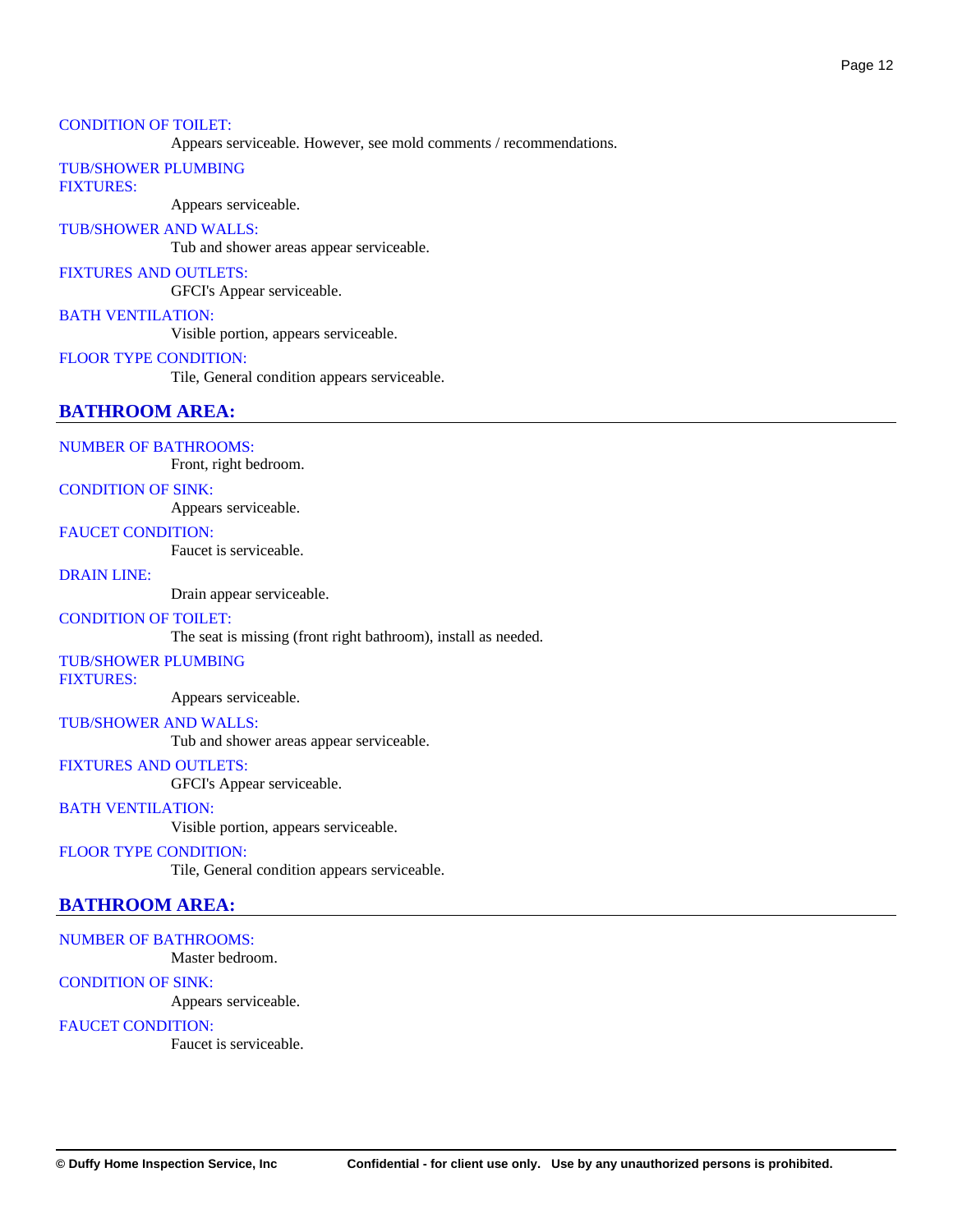#### DRAIN LINE:

The drainage is a bit slower than normal, front sink (master), clean as needed.

#### CONDITION OF TOILET:

Appears serviceable.

TUB/SHOWER PLUMBING FIXTURES:

The master shower drain line needs to be cleaned.

#### TUB/SHOWER AND WALLS:

Tub and shower areas appear serviceable.

#### WHIRLPOOL TUB:

(a). No mortar / plaster installed under tub. To ensure additional support and drainage of the tub, most manufacturers recommend a bed of mortar or plaster, covered with a 2mil polyethylene sheet, be applied under the base at the time of final setting in an amount sufficient only to level the tub and not to raise it. The floor area under the tub must be capable of supporting at least 50 lb/ft and requires a 4"x12" cutout for the waste connection. The rim of the tub should not carry any weight, but should be supported.

(b). Whirlpool jets pipes and motor are in need of cleaning. NOTE: Failure to follow proper cleaning and maintenance procedures for the whirlpool bath circulation system can result in the growth and transmission of infectious bacteria. The circulation system should be flushed regularly. For more information on cleaning visit [www.us.kohler.com/tech/careamdcleaning/specialconsiderations.jsp.](http://www.us.kohler.com/tech/careamdcleaning/specialconsiderations.jsp)



#### GLAZING IN HAZARDOUS LOCATIONS:

Appears serviceable.

#### FIXTURES AND OUTLETS:

GFCI's Appear serviceable.

#### BATH VENTILATION:

Visible portion, appears serviceable.

#### FLOOR TYPE CONDITION:

Tile, General condition appears serviceable.

#### **INTERIOR**

#### **EXTERIOR / INTERIOR DOORS:**

#### MAIN ENTRY DOOR:

Gaps / Daylight noted in the weather stripping. Adjustments needed to prevent Air Penetration.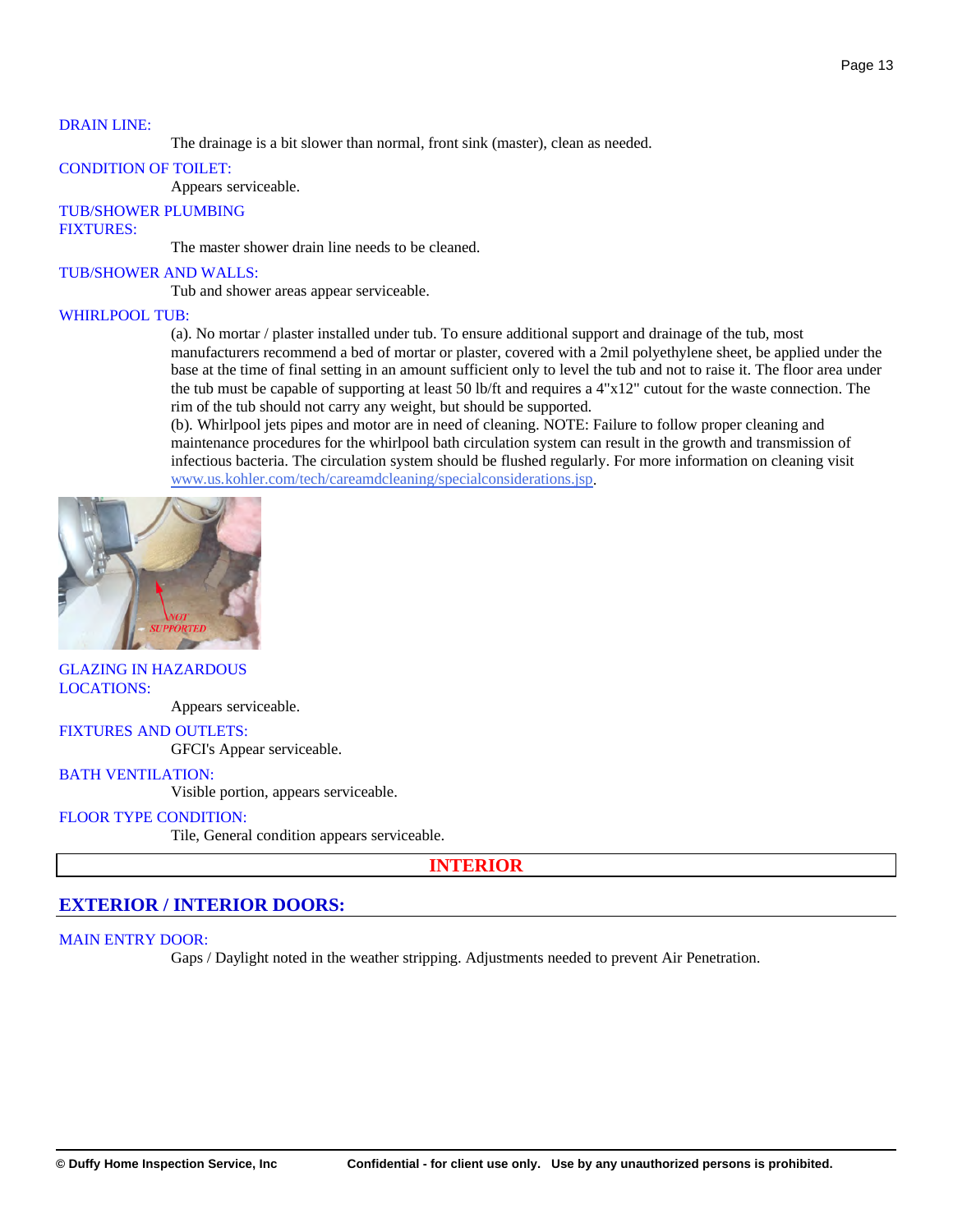

#### OTHER EXTERIOR DOORS:

- (a). Door damaged around dead bolt (door to basement).
- (b). The hardware is damaged, back door (breakfast area), repair / replace as needed.



### GLAZING IN HAZARDOUS LOCATIONS:

Appears serviceable.

#### INTERIOR DOORS:

Adjustments needed, master closet (right door to attic / storage area), back left bedroom (closet door), repair as needed.

#### DOOR TO BASEMENT:

No weather stripping installed. Unconditioned air can enter the conditioned apace. Any opening from a conditioned space to a non-conditioned space should be weather-stripped or sealed.

#### **WINDOWS:**

TYPE:

Wood, Insulated glass, Double hung.

#### WINDOW CONDITION:

Some windows are hard to operate or painted shut, have the paint removed from the weather-stripping or vinyl tracks and make sure all windows open easily.

## **STORM DOORS & WINDOWS:**

DOOR & WINDOW CONDITION:

None installed.

#### **INTERIOR WALLS:**

MATERIAL TYPE: Drywall.

#### WALL CONDITION:

(a). Nail pops noted, repair as needed.

(b). Some interior walls need to be touched up / finished.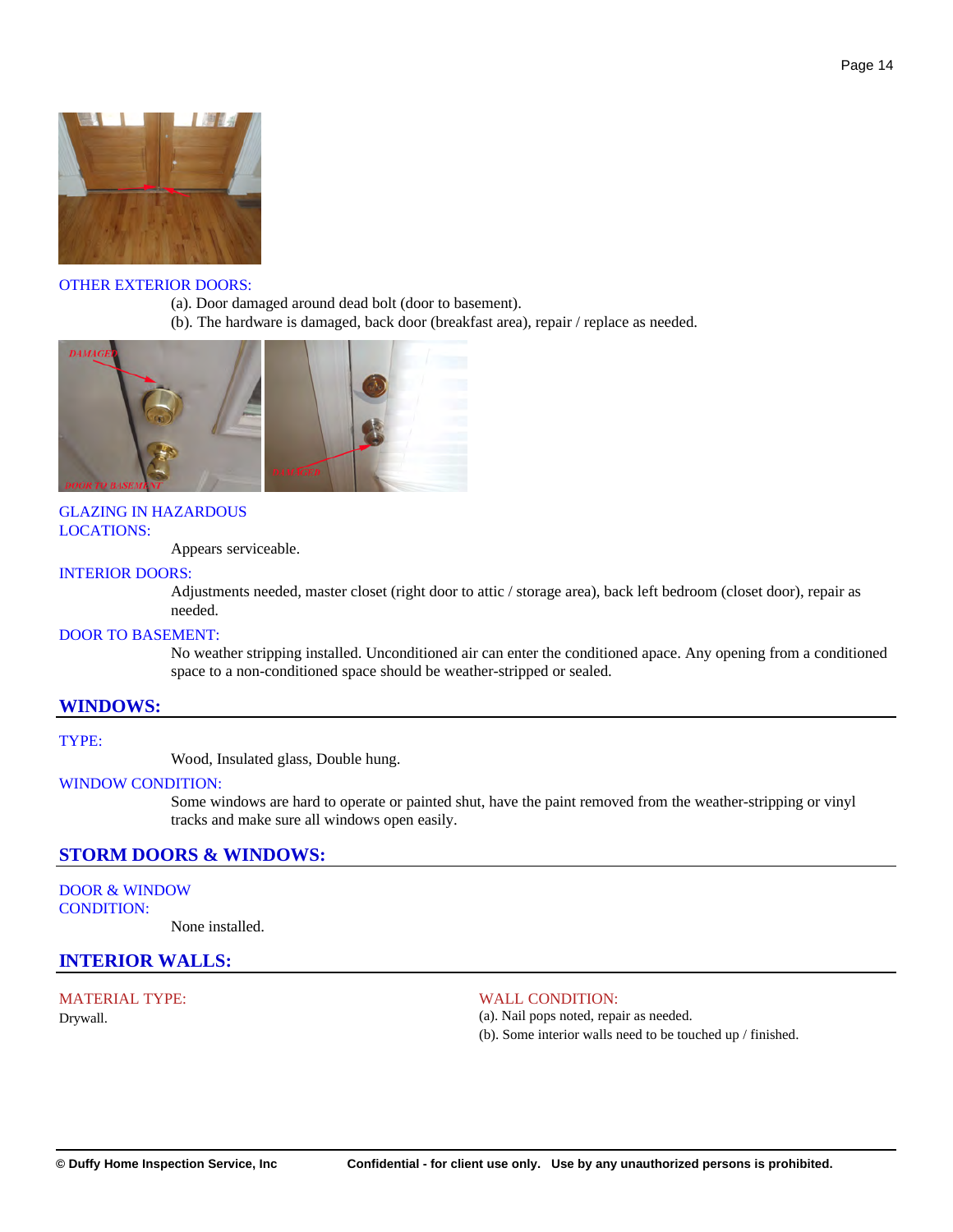## **INTERIOR CEILINGS:**

## MATERIAL TYPE:

Drywall.

#### CEILING FAN(S):

Ceiling fan(s) is (are) operational.

## **STAINS/WATER DAMAGE:**

#### STAIN MASTER BATHROOM:

Moisture stains observed under the back sink of the master bathroom. These stains tested dry at the time of the inspection. However, I recommend you monitor these areas in the future.

CEILING CONDITION:

(a). Nail pops noted, repair as needed.

(b). Some ceiling areas need to be touched up / finished.



#### STAIN ATTIC:

Moisture stains observed, right attic / storage area off the master closet (floor and right wall). These areas tested dry at the time of the inspection. The stains are an indication that there was a leak at some point in the past. There has not been any heavy rain in quite some time, so its possible that active leaks are present.



#### MOLD / MILDEW:

Suspect mold / mildew observed, Jack / Jill bathroom (toilet seat), basement area below the dining room (floor joist and some of the walls studs next to the furnace), basement area below the guest bedroom (bottom of some of the floor joist and some of the wall studs, left wall front area), basement center area (floor joist below the family room, check all areas). Some people are sensitive to mold / mildew and experience headaches, runny noses, skin rashes, nausea, sinus problems. The U.S Environmental Protection Agency has created a publication to provide information and guidance for homeowners and renters on how to clean up residential mold problems and how to prevent mold growth. The publication is titled Brief Guide to Mold, Moisture and Your Home and can be found on the Web site at [www.epa.gov/iaq/molds/moldguide.html](http://www.epa.gov/iaq/molds/moldguide.html). Due to the health hazards relating to mold / mildew, I recommend it be tested by a Certified Mold Inspector to determine the type of mold and the hazards relating to it (Mold / Mildew testing is beyond the scope of this inspection). After testing appropriate steps should be taken to correct the mold / mildew condition within the home. Note: The first floor furnace is located in the basement area, I recommend it also be checked for mold activity.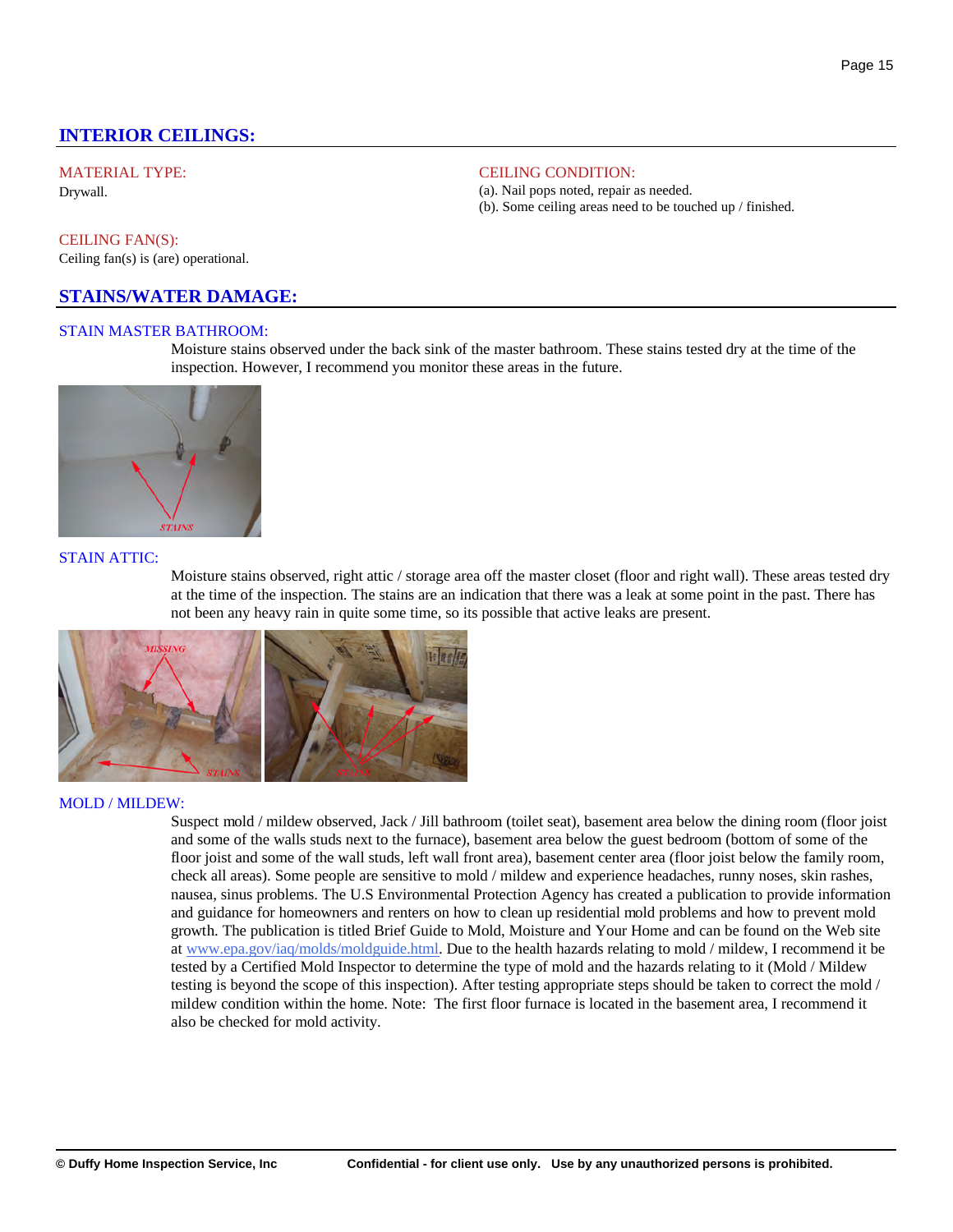

## **FLOORS:**

#### FLOOR TYPE:

Carpet, Wood.

#### FLOOR CONDITION:

General condition appears serviceable.

## **STAIRS & HANDRAILS/GUARDRAILS:**

#### STAIR CONDITION:

Some of the balusters are loose*,* repair as needed.

BASEMENT STAIRS:

Appears serviceable.

## **FIREPLACE/WOOD BURNING DEVICES:**

## FIREPLACE LOCATION(S):

Family room.

#### FIREPLACE TYPE:

Prefabricated metal with gas logs. **Note:** *Un-vented gas logs installed, see carbon monoxide detector comments.* 

#### FIREPLACE CONDITION:

Appears serviceable.

#### **SMOKE / FIRE DETECTOR:**

#### COMMENTS:

Smoke alarm(s) responded to test button operation.

#### HOME SAFETY RECOMMENDATIONS:

- 1. Test all smoke detectors on a monthly bases, replace batteries every six months.
- 2. Recommend having a fire extinguisher on each level of the home, one in the Kitchen and one in the Garage.
- 3. Test the pressure and temperature relief valve(s) on the water heater(s) once or twice a year.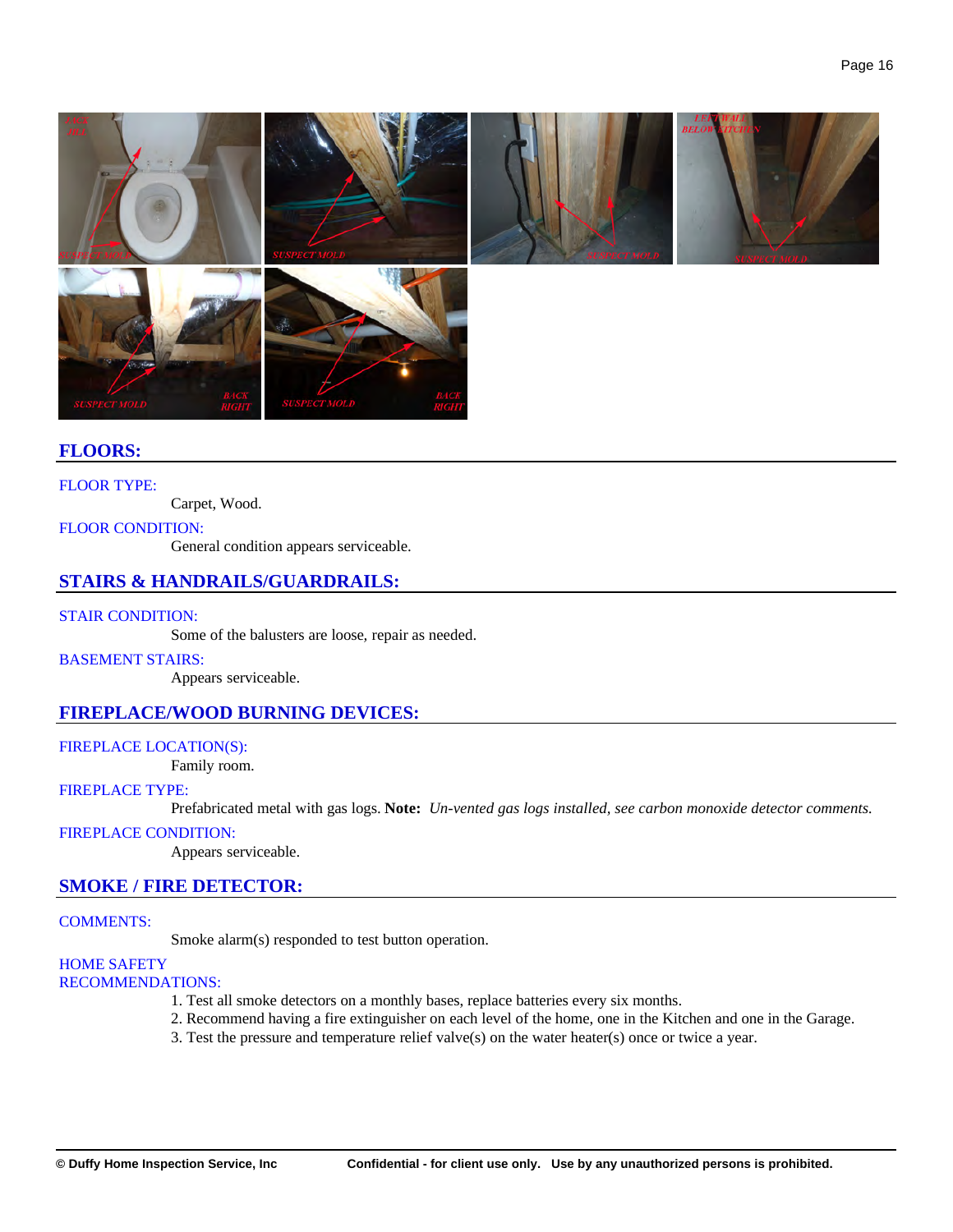## **ELECTRICAL SYSTEM**

## **ELECTRICAL SERVICE:**

#### TYPE:

Underground, 120/240 Volt.

SERVICE CONDITION:

Appears serviceable, *however service line is not fully visible*.

MAIN DISCONNECT BREAKER LOCATION:

Left side next to meter.

PANEL RATING:

200 Amps.

Basement.

#### GROUND TYPE / CONDITION:

Grounding system is present connected to a section of rebar in the basement, appears serviceable.

SUBPANEL #1 LOCATION:

BRANCH CIRCUIT PROTECTION TYPE:

Circuit breakers.

# SUB PANEL INSPECTION

NOTES:

One of the Arc-Fault breakers would not respond to the test button. All branch circuits that supply 125-volt, single-phase, 15 and 20 ampere receptacle outlets installed in dwelling unit bedrooms should be protected by an arc-fault circuit interrupter listed to provide protection of the *entire branch circuit*. **Definition:** *An arc-fault circuit interrupter is a device intended to provide protection from the effects of arc faults by recognizing characteristics unique to arcing and by functioning to de-energize the circuit when an arc fault is detected.* Have a licensed electrician make further evaluation and corrections as needed.



BONDING JUMPER(S) CONDITION:

Appear serviceable.

CONDUCTOR / ENTRANCE CABLE TYPE:

Aluminum- OK.

CONDUCTOR BRANCH WIRING TYPE:

Copper, Aluminum (220 volt OK).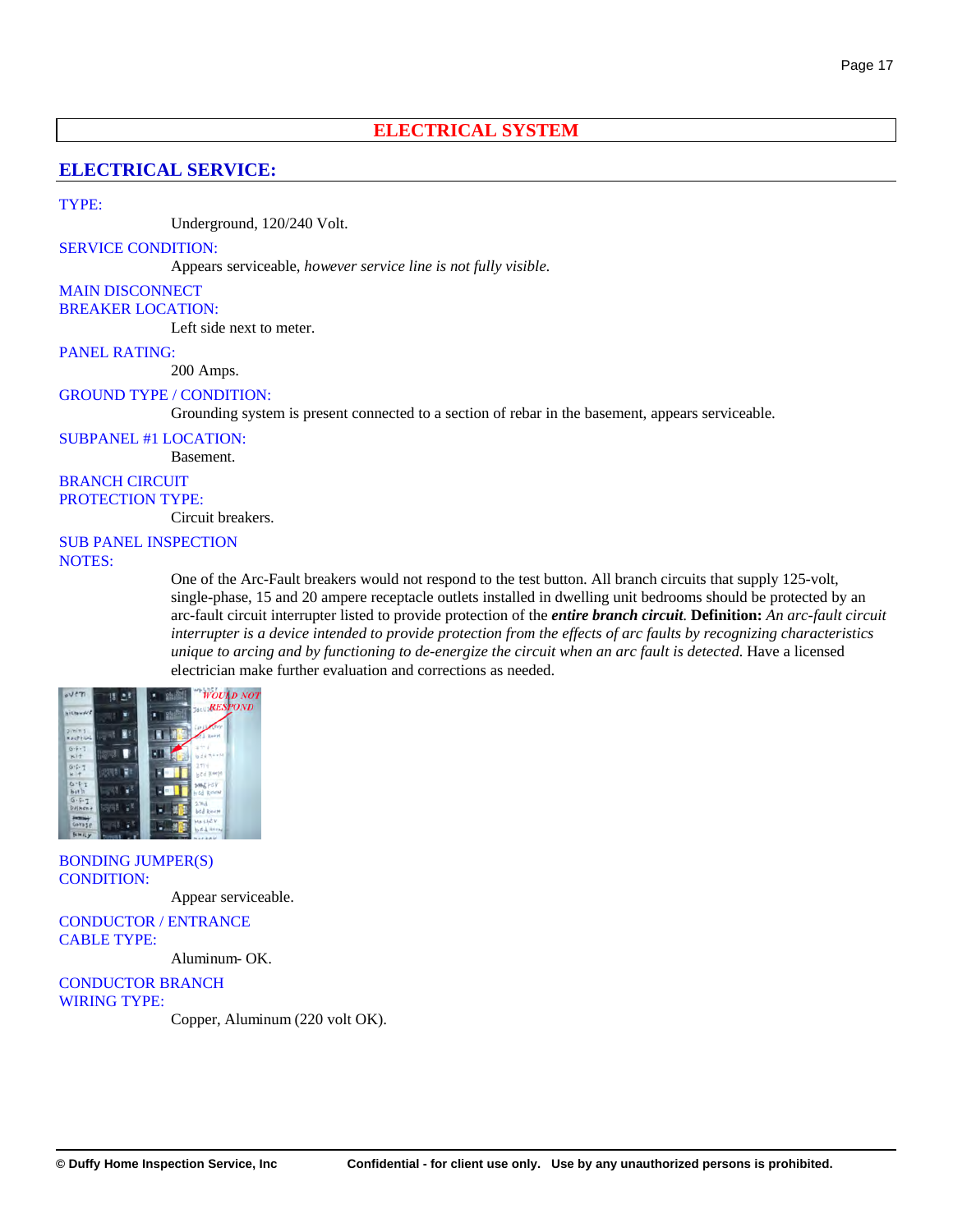#### CONDUCTOR BRANCH WIRING CONDITION:

(a). Cable in contact with the basement furnace vent pipe (attic area).

(b). Open junction box, attic area (left side, center area). All boxes should have a cover, faceplate, or fixture canopy.



#### SWITCHES & OUTLETS CONDITION:

Some of the outlets are loose *(check all areas)*. Receptacles should be mounted in boxes or assemblies designed for the purpose, and such boxes or assemblies should be securely fastened in place.

#### LIGHT FIXTURES CONDITION:

(a). Covers missing of the light fixture, master sitting area, closet (front right bedroom), install as needed.

(b). Lights are not operational in some areas, garage (left side), hallway's (both floors), basement (some areas), attic / storage areas off the master closet (both sides), possibly due to bad bulbs or no bulbs, have them checked. (c). The exterior light fixtures *(boxes)* are not weatherproof *(gaps noted)*. In damp or wet locations, boxes, conduit bodies and fittings should be placed or equipped so as to prevent moisture from entering or accumulating within the

box, conduit body or fittings.



DOORBELL CONDITION: Doorbell operational.

#### EXTERIOR OUTLET CONDITION:

GFCI's, Appears serviceable.

**PLUMBING**

## **MAIN LINE, SUPPLY LINES:**

#### MATERIAL:

Plastic, *however the entire line is not visible.*

#### MAIN LINE CONDITION:

Appears serviceable, *however the entire line is not visible.*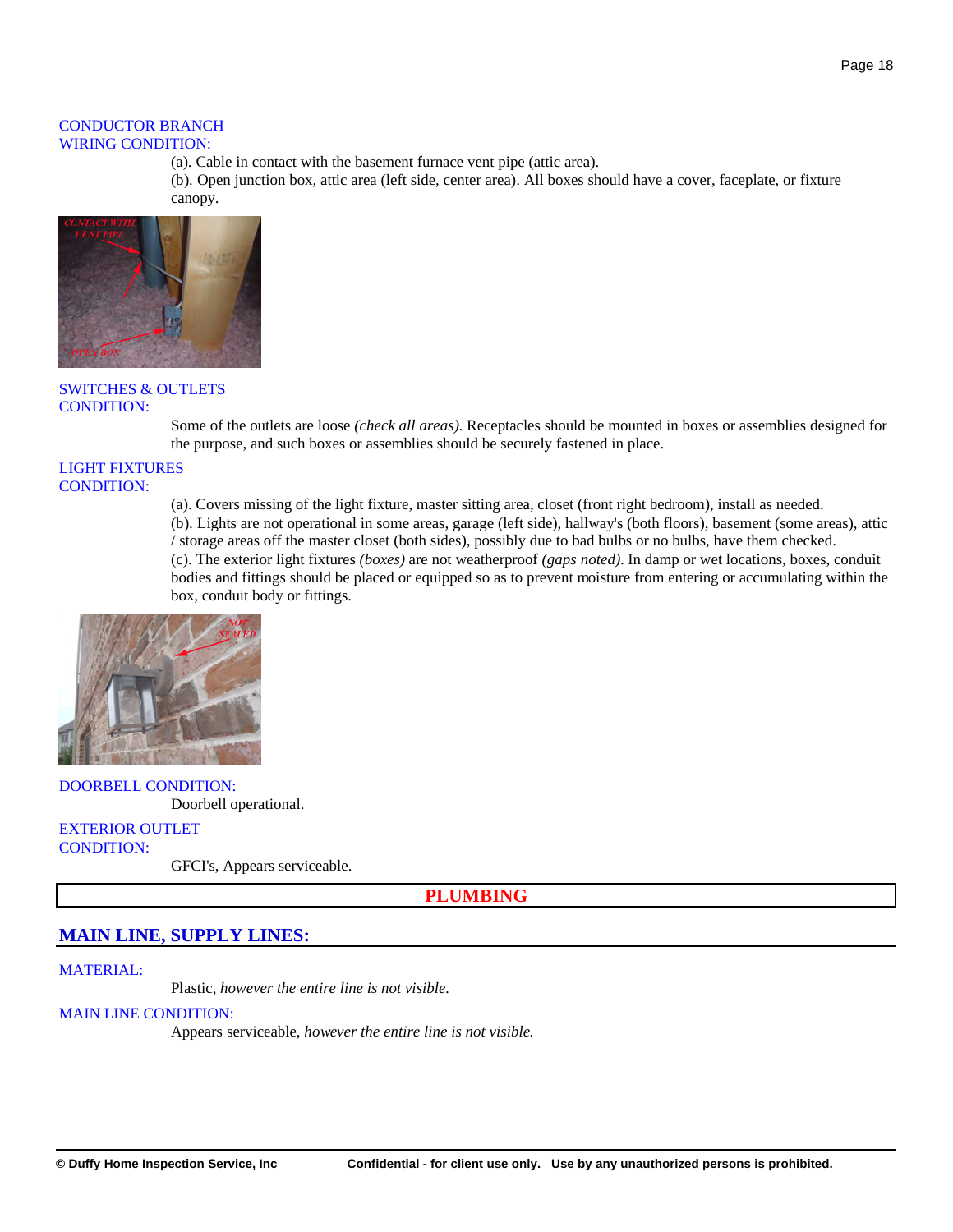#### SHUTOFF VALVE LOCATION:

Located in the basement, back right (below pantry area).

## SHUT OFF VALVE

CONDITION:

No leakage noted, but monitor in the future.

SUPPLY LINE MATERIAL:

#### Copper.

#### SUPPLY LINE CONDITION:

Appears serviceable, *however the entire lines are not visible.*

#### WASTE LINE MATERIAL:

Plastic.

WASTE LINE CONDITION:

Appears serviceable, *however the entire lines are not visible.*

#### PLUMBING VENTS:

Appears serviceable, *however all vents are not fully visible*.

#### HOSE FAUCET OPERATION:

Sample operated, appeared serviceable.

#### HOSE FAUCET SHUT OFF VALVE LOCATION:

The garden hose faucets shutoff valves are located, under the kitchen sink and under the master bathroom sink.

#### **WATER HEATER:**

#### WATER HEATER LOCATION:

Basement.

#### WATER HEATER MODEL(S):

Rheem.

#### WATER HEATER(S) AGE:

Approximate age, 2007.

#### BTU's / WATTS:

Approximate BTU's, 38,000.

TYPE:

Gas.

#### WATER HEATER SIZE:

50 Gallons.

#### SHUTOFF VALVE:

A water shutoff valve is installed but not tested.

#### WATER HEATER CONDITION:

Appears serviceable. Note: The gas and water going to the water heater were "OFF" at the start of the inspection, both were turn "ON" for the inspection and both were turn "OFF" at the end of the inspection. I recommend the listing agent, mortgage company or owner be made aware the water heater is full of water.

#### WATER HEATER VENT FLUE:

Visible sections appear serviceable.

#### WATER HEATER

#### COMBUSTION AIR:

Appears serviceable.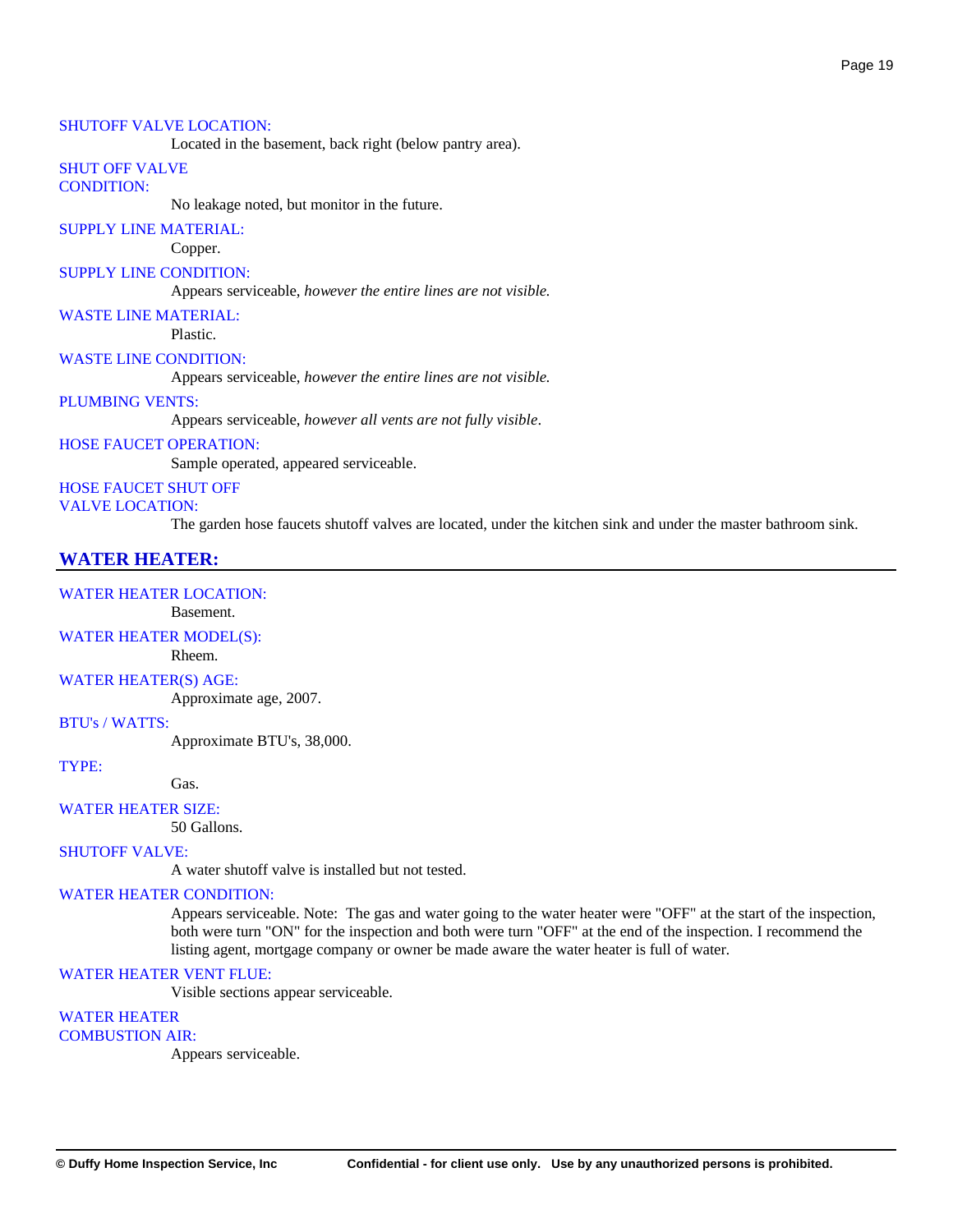#### T.P.R VALVE CONDITION:

The discharge line for the pressure temperature relief valve has more than 4 elbows and more than 30' long. These conditions do not meet the manufacturers installation instructions. Water heaters should be installed in accordance with the manufacturer's installation instructions.

**NOTE:** The following text has been copied off of a tag attached to a Watts Regulator Co. brand temperature and pressure relief valve. *Manufacturers instructions supersede code requirements in most codes. These instructions should correspond with most code requirements. When more stringent, the manufacturer's Instructions should be followed. This valve MUST be installed by a licensed plumbing contractor in accordance with these instructions. Repair or alteration of the valve in any way is prohibited by national safety standards/local codes. Failure to comply with these instructions can cause severe injury and property damage.*

*Discharge line must be as short as possible and be the same size as the valve discharge connection throughout its entire length. Discharge lines must pitch downward from the valve and terminate at least 6" above a drain where any discharge will be clearly visible. The discharge line shall terminate plain, not threaded, with a material serviceable for temperatures of 250 F (121 C) or greater. Excessive length, over 30' (9.14m) or use of more than four elbow's or reducing the discharge line size will cause a restriction and reduce the discharge capacity of the valve. No shutoff valve shall be installed between the relief valve and tank, or in the discharge line.*

#### CATCH PAN:

No pan installed under the water heater.



## **HEATING**

## **HEATING SYSTEM DESCRIPTION:**

LOCATION OF UNIT/ UNITS: Unit 1, Unit 2, Attic.

MODEL(s): Unit 1, Unit 2, Colman.

## APPROXIMATE AGE /

YEAR: Unit 1 and Unit 2, Approximate age, 2006.

# SYSTEM TYPE:

Unit 1 and Unit 2, Forced Air.

CAPACITY OF UNIT: Approximate BTU's, Unit 1, Unit 2, 80,000.

FUEL TYPE: Unit 1, Unit 2, Unit 3, Natural Gas.

## **HEATING SYSTEM CONDITION:**

## UNIT/UNITS HEATING NOTES:

(a). Unit 1 (basement): The bottom of the cabinet is not sealed *(gaps between the bottom of the furnace and the catch pan*). This condition is allowing unfiltered air to be taken from the attic. This item should be addressed when the units are being serviced.

(b). Both units responded to normal operating controls. However, I recommend having both furnaces cleaned and serviced by a Licensed Heat/Air Contractor. Obtain a work-order showing this service has been performed. *Note: Heating and cooling system should be service annually.*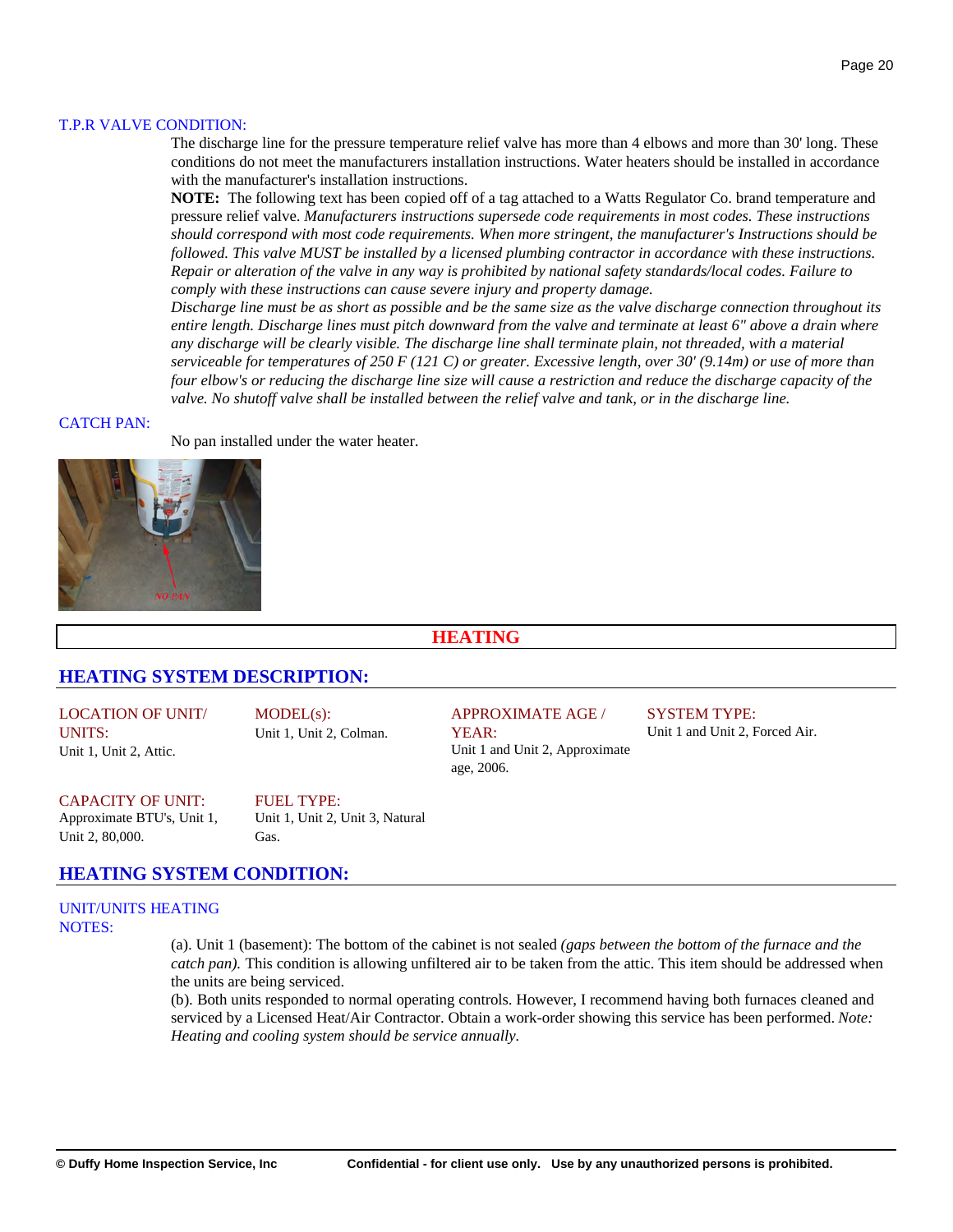

#### BURNERS/HEAT EXCHANGERS:

Closed System - Unable to visually inspect the heat exchanger. *See service comments above.*

#### PUMP/BLOWER FAN:

Appears serviceable.

#### COMBUSTION AIR:

Appears serviceable.

#### FURNACE VENTING:

Appears serviceable.

#### AIR PLENUM:

Appears serviceable.

#### AIR FILTERS TYPE / CONDITION:

#### Disposable.

(a). The filter / filters are dirty, change as needed. **Note:** *Clogged / Dirty filter(s) impede the flow of air through the furnace.* 

(b). Gaps noted around the filter cover. Cover(s) should be installed to prevent unfiltered air from going around the filter. *See service comments above.*



#### AIR FILTER LOCATION(S):

In the return plenum next to the furnace.

#### AIR FILTER SIZE:

16x25x1.

#### NORMAL CONTROLS:

Appear serviceable.

#### GENERAL SUGGESTIONS:

I recommend having your system service annually (indoor / outdoor units) by a licensed Heating and Air Conditioning contractor - change filter(s) every 30 to 60 days. For more information on filters.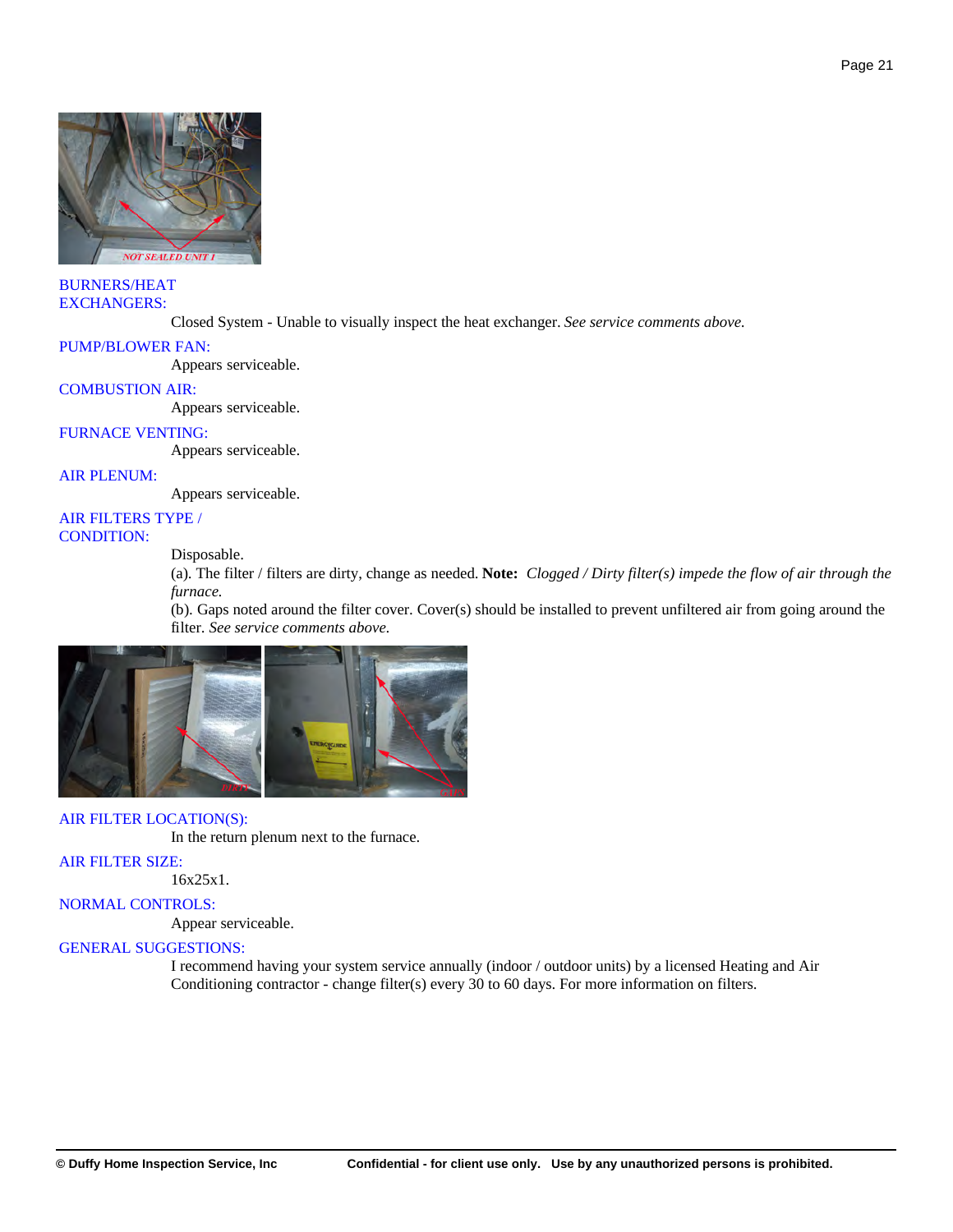## **AIR CONDITIONING**

## **AIR CONDITIONING:**

#### LOCATION(S):

Left side.

MODEL:

Unit 1 and Unit 2, Coleman.

#### TYPE:

Unit 1 and Unit 2, Central, Electric.

#### APPROXIMATE AGE / YEAR:

Approximate age, Unit 1, Unit 2, 2006.

#### CAPACITY OF UNIT:

Unit 1, 3 Ton, Unit 2, 2 Ton.

#### A/C CONDITION:

The outside air temperature was below 65 degrees. When this condition exist it's not recommend the system be turned on because of the possibility of damaging the compressor. I recommend having both units serviced by a Licensed Heat/Air Contractor. Obtain a work-order showing this service has been performed. *Note: Heating and cooling system should be service annually.*

#### POWER SOURCE:

240 Volt.

#### ELECTRICAL DISCONNECT TYPE / CONDITION:

Electrical disconnect present, pull fuse, appears serviceable.

## REFRIGERANT LINE(S)

CONDITION:

Appears serviceable, however entire lines are not visible.

#### CONDENSATE LINE(S):

Rust observed in the catch pan below the furnace (Unit 1, basement). It appears the unit leaked at some point in the past. See service comments / recommendations.



#### **DUCTWORK:**

DUCTWORK TYPE: Flexible Round.

#### DUCTWORK CONDITION:

Appears serviceable *(however not all lines are visible).*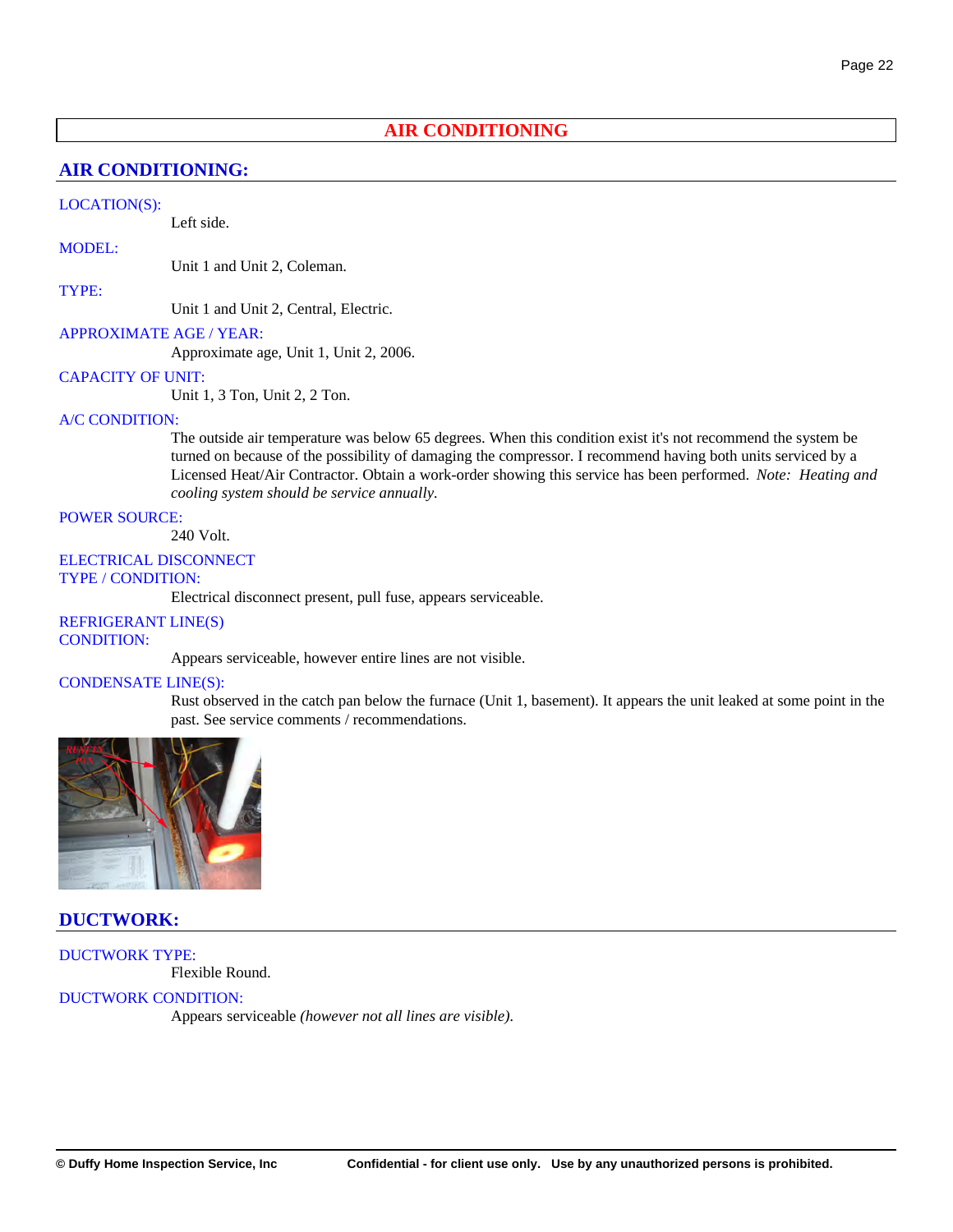#### REGISTERS / AIR SUPPLY:

Appears serviceable.

#### **ATTIC AND INSULATION**

## **ATTIC & INSULATION:**

## ATTIC ENTRANCE

LOCATION:

Hallway, upstairs, Closet, upstairs.

#### ACCESSIBILITY:

Pull down stairs, Doors.

#### METHOD USED TO OBSERVE:

Entered Accessible areas, attic insulation restricted viewing.

#### ATTIC FRAMING TYPE:

Conventional framing, Rafter Framing, 2X6 @ 16" O/C, Joist Framing, 2X8 @ 16" O/C.

#### FRAMING CONDITION:

Appears serviceable.

#### PURLIN CONDITION:

Purlins are the correct size but are installed on the flat, should be installed on edge. The lumber (2x6's) have no real structural strength when installed on the flat. Purlins should be sized no less than the required size of the rafters they support.



#### ROOF SHEATHING:

Appears serviceable.

#### **ATTIC VENTILATION / INSULATION:**

#### VENT TYPE:

Soffit vent, Gable louvers, Ridge vent, Turbine ventilator.

#### VENT CONDITION:

Appears serviceable.

#### INSULATION TYPE :

Fiberglass batts, Fiberglass- Blown.

#### DEPTH:

0 inches to 12 inches.

#### INSULATION CONDITION:

(a). Sections of insulation missing, attic / storage area off master closet (right side, back wall).

(b). No rigid insulation installed, door(s) to the attic / storage area off the master closet (see Infiltration Control Detail).

(c). No backer rod / spray foam *(appropriate for window /doors)* installed between the attic door(s) *(master closet)* and the rough opening (see Infiltration Control Detail).

(d). No weather stripping / rigid insulation box installed above the attic pull-down stairs (see Infiltration Control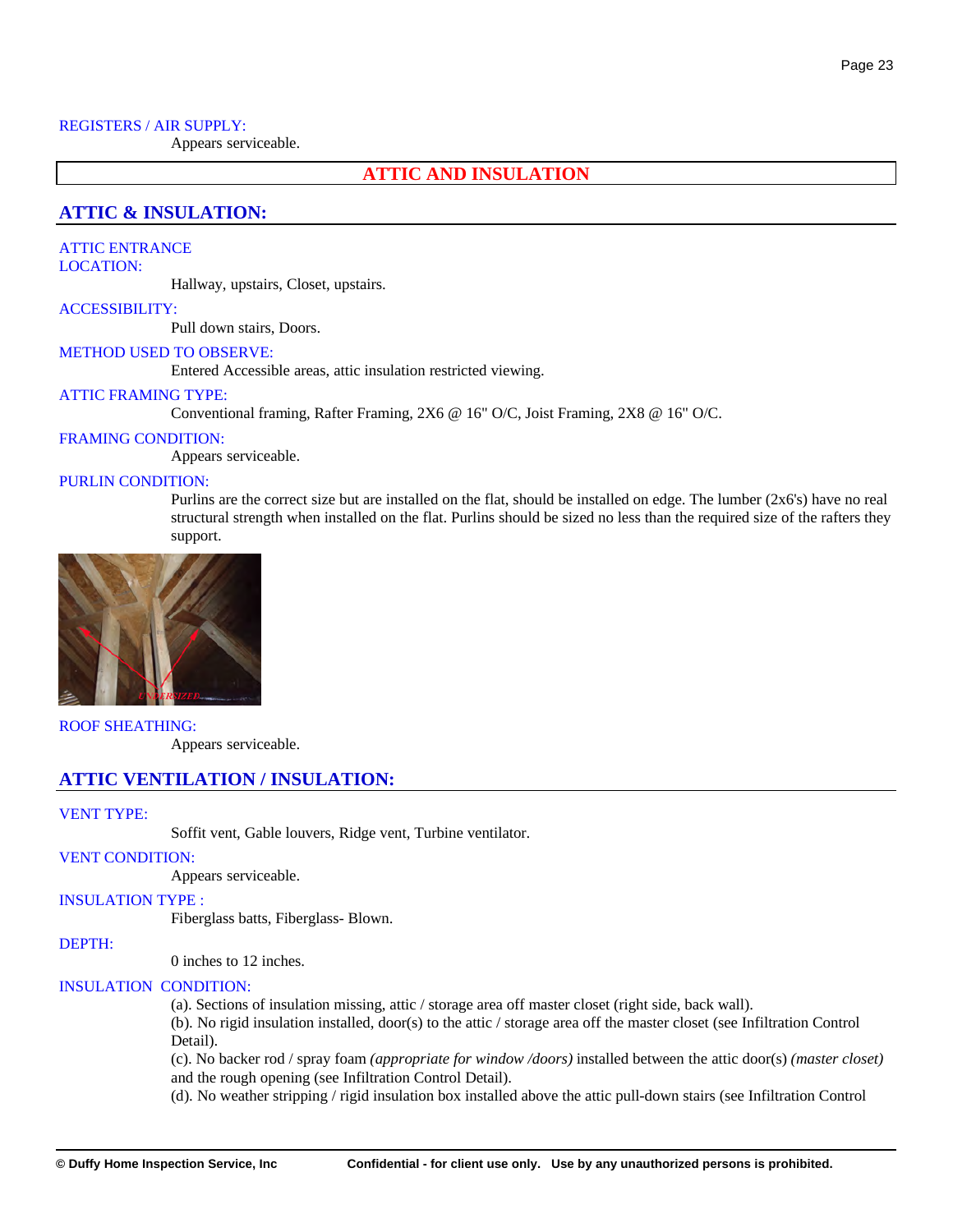#### Detail).

(e). Inadequate insulation installed in several areas. The insulation certification card call's for 12 inches for R30. The card is to verify the attic has the proper amount of insulation. The insulation installer should provide a signed and dated certification for the insulation installed, listing the type of insulation, the manufacturer and the R-value.



## **GARAGE - CARPORT**

## **GARAGE/CARPORT:**

#### TYPE/LOCATION:

Drive under garage, Two car.

#### FLOOR CONDITION:

Appears serviceable.

#### CEILING TYPE & CONDITION:

Drywall, General condition appears serviceable.

#### WALL TYPE & CONDITION:

Drywall, Appears serviceable.

## GFCI OUTLETS:

(a). No power at the GFCI outlet (back wall), repair / replace as needed.

(b). The sprinkler system is plugged into one of the GFCI's outlets. Be aware if the circuit trips "OFF", then this units will not function. I recommend installing a single or special purpose outlet for the sprinkler system.



DOOR TO LIVING SPACE: Appears serviceable.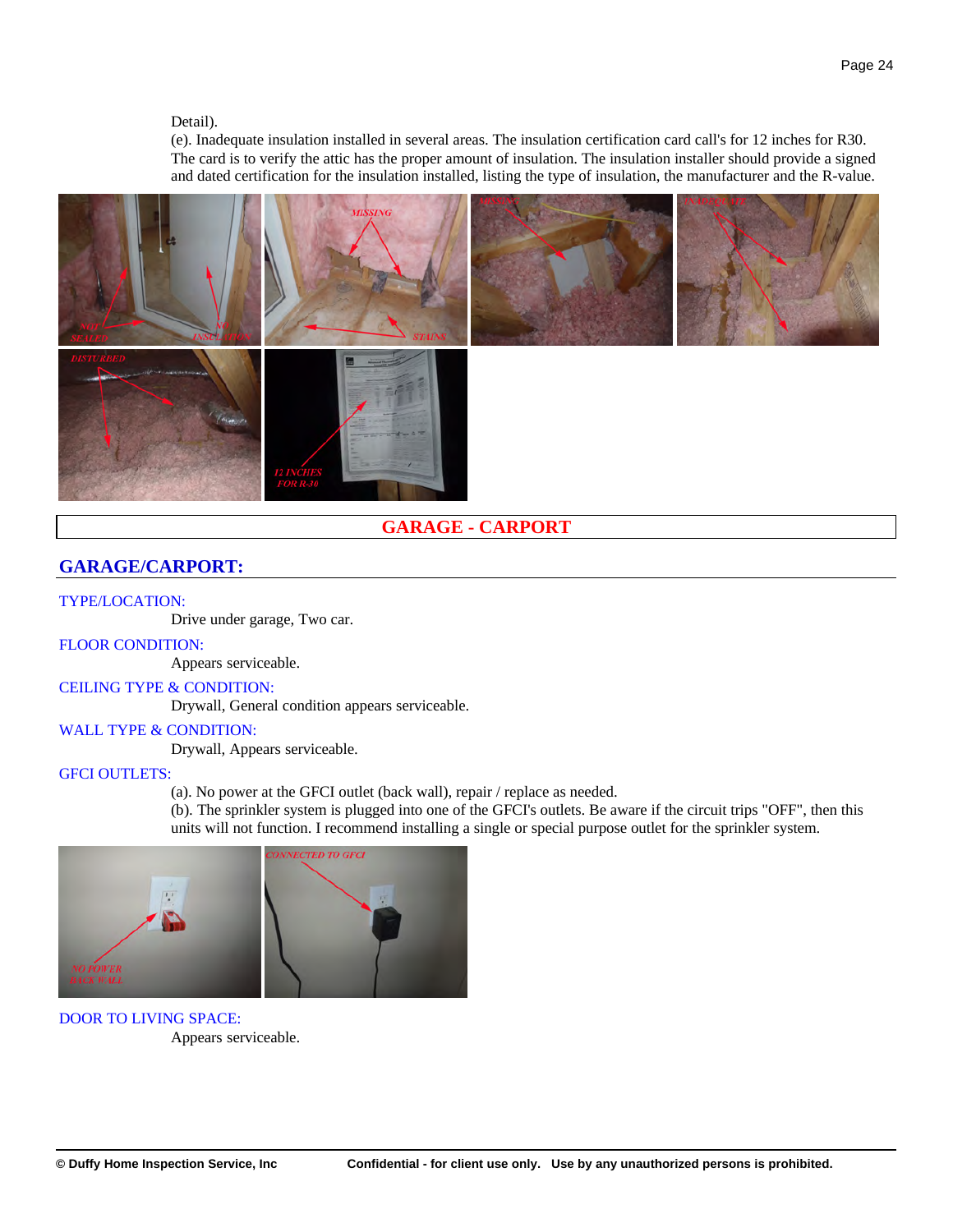#### VEHICLE DOOR:

Doors locked at the time of inspection, could not inspect (have checked before closing).



#### AUTOMATIC OPENER:

Doors locked at the time of inspection, could not inspect (have checked before closing).

#### AUTOMATIC REVERSE:

Doors locked at the time of inspection, could not inspect (have checked before closing).

### **GARAGE GIRDERS/BEAMS MEMBERS:**

| <b>GIRDERS/BEAM TYPE:</b>           | FLOOR JOISTS/TYPE:                                | TOP PLATES:  | SILL PLATE ANCHORS: |
|-------------------------------------|---------------------------------------------------|--------------|---------------------|
| Not Visible.                        | Not Visible.                                      | Not Visible. | Not Visible.        |
| <b>HEADER TYPE:</b><br>Not Visible. | <b>VERTICAL SUPPORTS</b><br>TYPE:<br>Not Visible. |              |                     |

## **GARAGE MOISTURE:**

GARAGE MOISTURE CONDITION:

There was no moisture noted at time of inspection.

**BASEMENT**

## **BASEMENT:**

#### ACCESSIBILITY:

Basement is fully accessible, Basement is unfinished.

#### METHOD USED TO OBSERVE:

Entered Accessible areas. Viewing was restricted by, exterior wall insulation, ductwork.

#### WALL TYPE:

Conventional framing with, 2x4 @ 24" O/C, 2x6 @ 16" O/C.

#### WALL CONDITION:

See mold comments / recommendations.

## TOP PLATES:

Appears serviceable.

#### SILL PLATE ANCHORS:

Appears serviceable (however the exterior wall insulation restricts viewing).

#### HEADER TYPE:

Wood.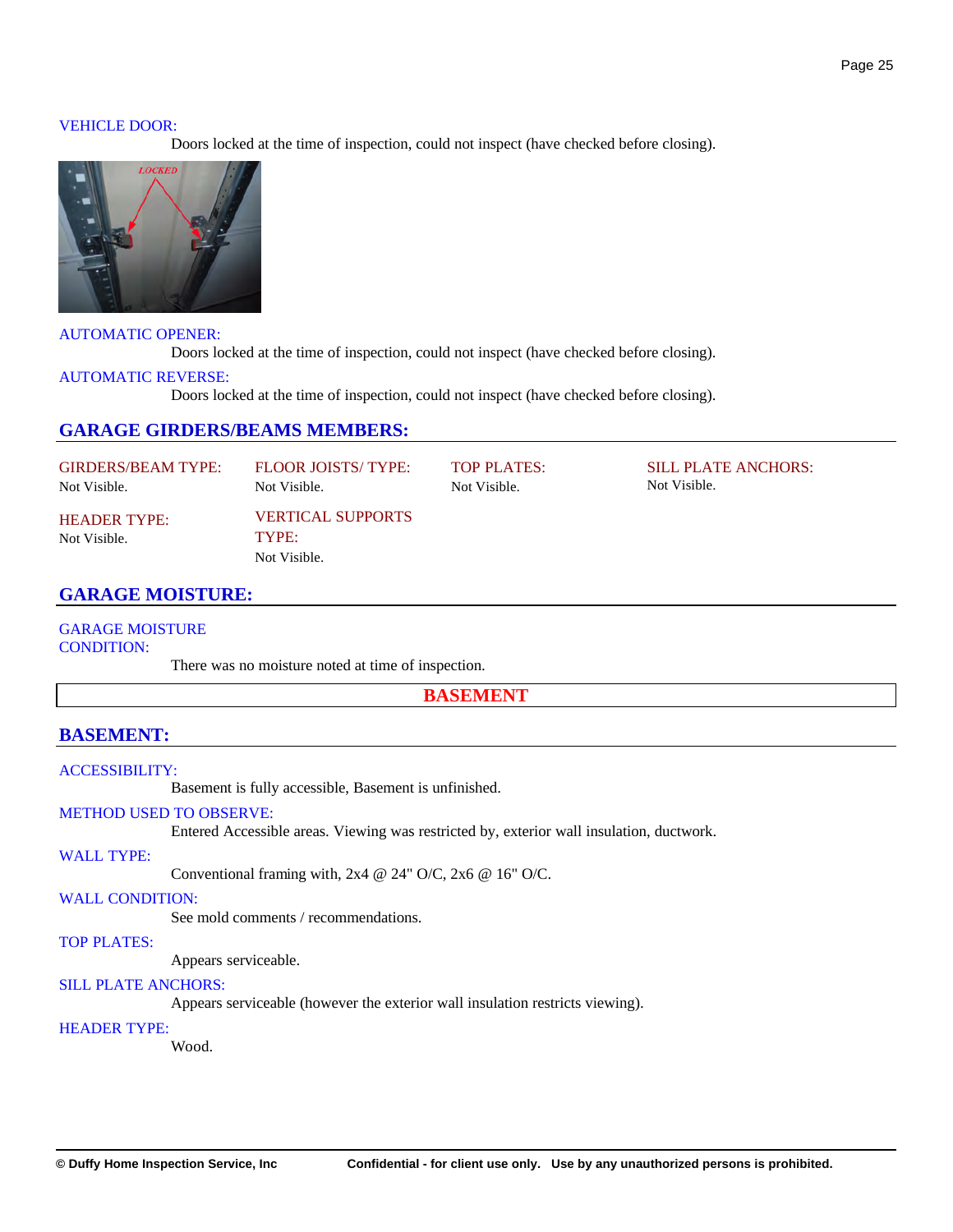#### HEADER CONDITION:

Appears serviceable.

#### FLOOR JOISTS/ TYPE:

Open-Web Trusses, 15 3/4" @ 16" and 24" O/C.

#### OPEN-WEB TRUSS CONDITION:

(a). See mold comments / recommendations.

(b). Some of the floor joist have inadequate shims installed under the bottom chord, back right (area below the door to the garage). I recommend installing adequate shims between the top place and the bottom of the floor joist. Note: The end of the joist is sitting on the foundation.



#### FOUNDATION WALLS: TYPE: Concrete.

## FOUNDATION WALLS:

CONDITION:

Cracks observed in the exposed wall area. I recommend cracks be sealed and monitored for further movement. If cracks reappear or get larger, consult with a structural engineer. See basement moisture comments / recommendations.



#### BASEMENT INSULATION:

(a). Some of the key points have not been sealed, plate / wall penetrations, window / door rough openings, wiring and plumbing penetrations, HVAC penetrations, etc.

(b). The basement exterior concrete foundation wall(s) are not insulated. When this home was built the builder had a choice to insulate the basement ceiling or *All* the exterior wall(s). Basement concrete foundation walls should be insulated with a minimum of R-5 insulation.

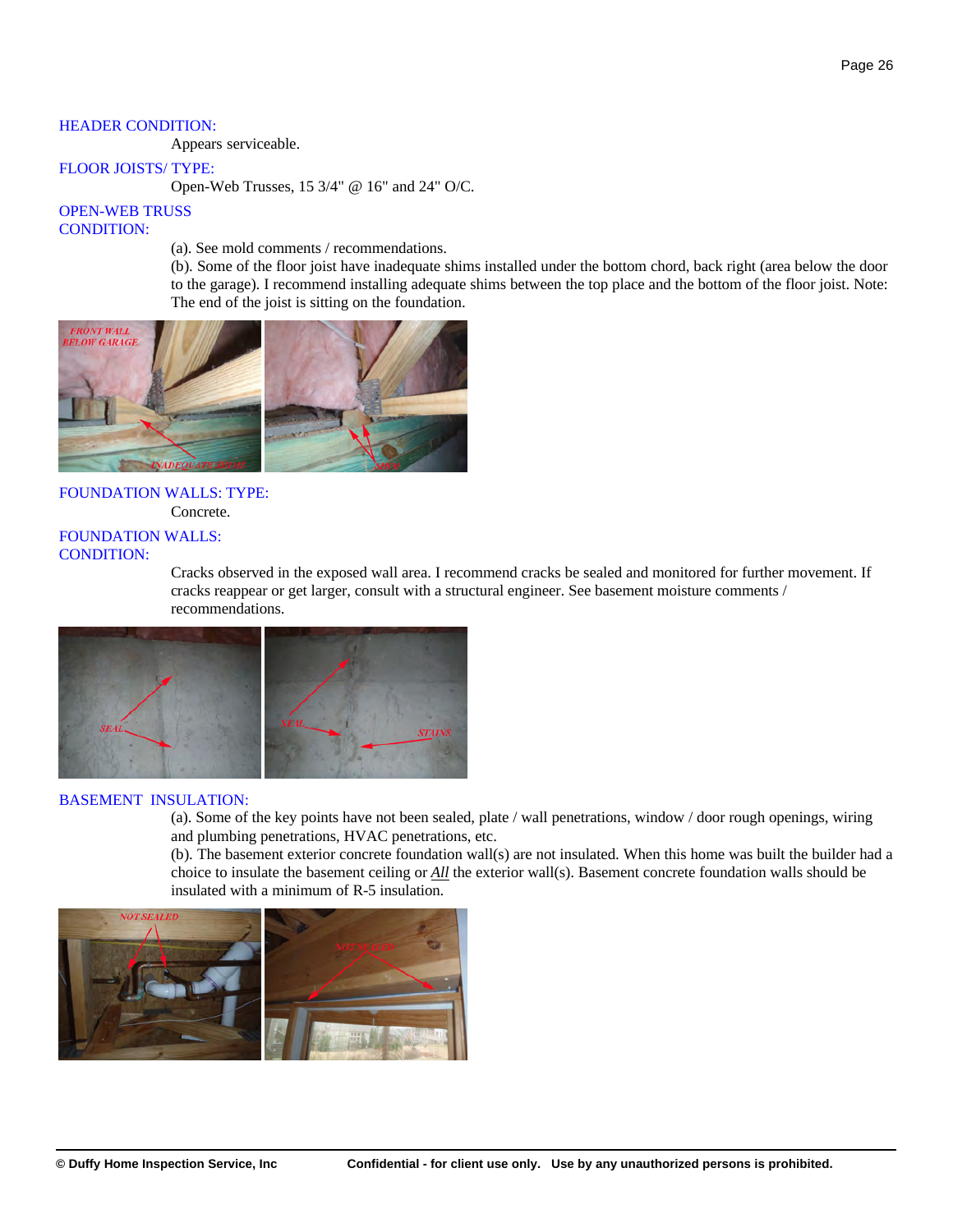#### BASEMENT FLOOR CONDITION:

Cracks noted in the exposed floor area. I recommend cracks be sealed and monitored for further movement. If cracks reappear or get larger, consult with a structural engineer.



## BASEMENT/FIXTURES/OUTLE TS:

GFCI's, Appear serviceable.

## BASEMENT MOISTURE CONDITION:

(a). Stains observed on the floor next to the furnace.

(b). Moisture observed around some of the cracks in the exterior foundation walls (areas around the cracks). I recommend all moisture entering the basement area be eliminated by a qualified contractor and the builder provide you with a extended warranty on the repairs. Note: These areas were dry at the time of the inspection.

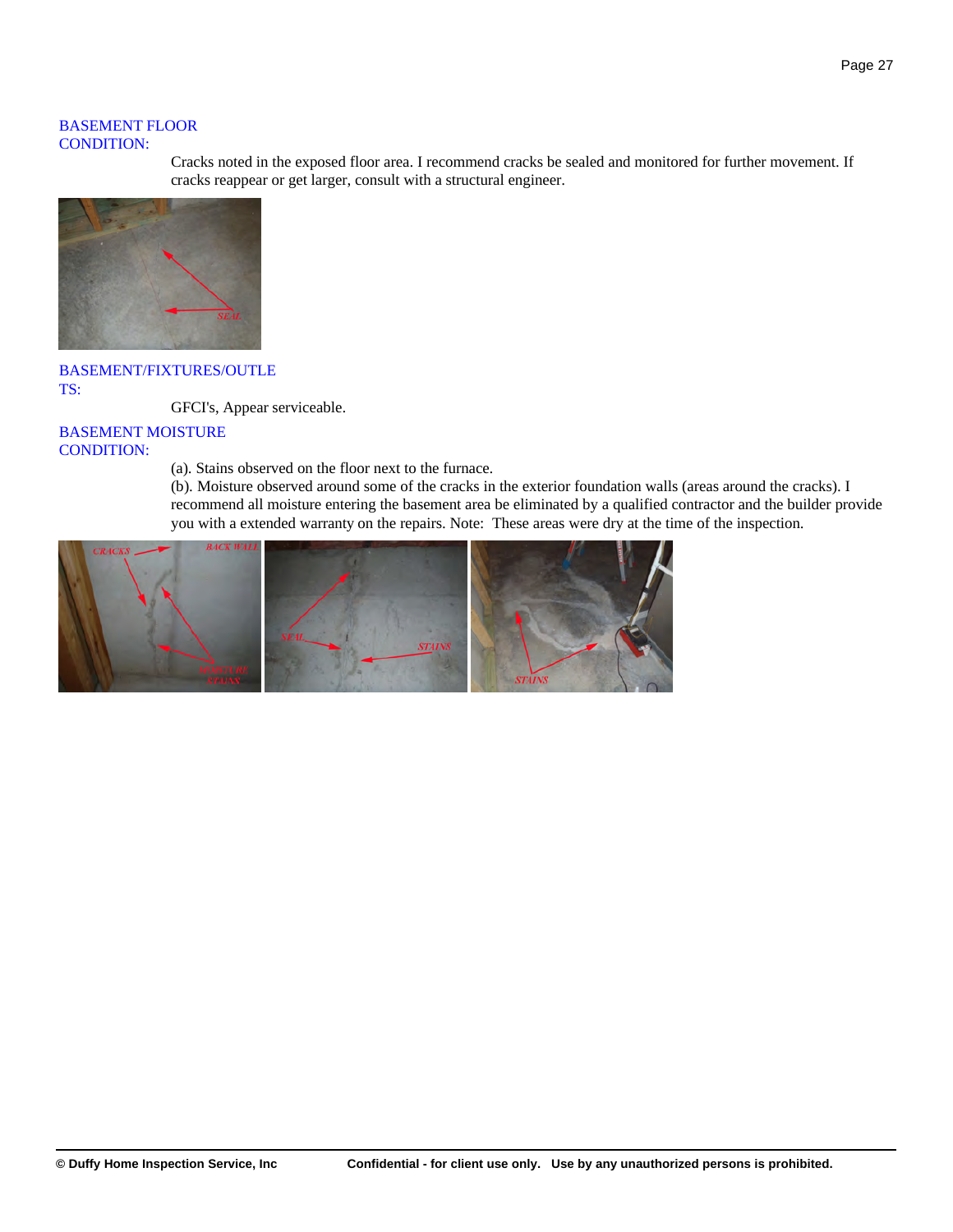## *REPORT SUMMARY*

This report summary is provided as a tool to aid the client in reviewing some findings of the home inspection. This summary is not meant to provide detailed findings from the actual report. This summarized list is not presented in any priority of significance for acceptable or unacceptable findings noticed during the inspection. It is not a stand alone document and should only be viewed in the context for which it was written - to summarize some findings of the home inspection. This report summary should always be accompanied by the full home inspection report.

## **NUMBER ONE PRIORITY ITEMS:** *(ITEMS THAT NEED ATTENTION / CORRECTION).*

#### **GROUNDS**

## DECKS:

## RAILING CONDITION:

1. (a). Some of the guardrail(s) members are warped / twisted, replace as needed.

(b). Some sections of the guardrail and handrails are loose. All railing should be able to withstand 200 pounds per square foot in any direction at any point along the top, repair / replacement are recommended for safety enhancement.

#### DECK FLASHING:

2. Inadequate flashing installed (not overhanging deck ledger). Approved corrosion-resistive flashing should be install when exterior porches, decks or stairs attach to a wall or floor assembly of wood-frame construction (see Deck Detail).

#### DECK BOLTS:

3. (a). No washers / nuts installed on some of the bolts and some of the bolts are not adequately attached (visible from the basement).

(b). The bolts are attached to sections of 2x10 installed behind the open web floor joist in the basement. Where supported by attachment to an exterior wall, decks should be **positively** anchored to the primary structure and designed for both vertical and lateral loads as applicable. The deck should be bolted with 1/2" hex thru-bolts with flat washers on both sides and spaced 12'' to 24" O/C. I recommend adding adequate vertical support with adequate footings directly below the deck where it is attached to the cantilevered joists (this way the deck will be structurally independent from the home).

#### DECK STAIR(S) CONDITION:

4. Loose step(s) observed (nails backing-out), re-nailing / re-screw as needed, repair as needed.

#### **EXTERIOR**

#### WALLS:

#### STONE CONDITION:

5. (a). Gap observed between the stone and the foyer window sill (along bottom). (b). Large gaps observed between the stone and the corner boards (front center, exposed wall sheathing), repair as needed.

#### TRIM:

#### TRIM CONDITION:

6. (a). Some of the trim is deteriorated, back wall (bay window, trim along the bottom), replace as needed. (b). Looses section of trim observed, front wall (trim above front right bedroom window), repair as needed.

#### FLASHING DOORS/WINDOWS:

#### FLASHING CONDITION:

7. (a). No corrosion-resistive flashing installed over the some of the windows, front wall (foyer window). (b). There is no corrosion-resistive flashing installed over the trim on the front wall (above the windows). Approved corrosion-resistive flashing should be installed and continuous above all **projection wood trim.**

#### **ROOF SYSTEM**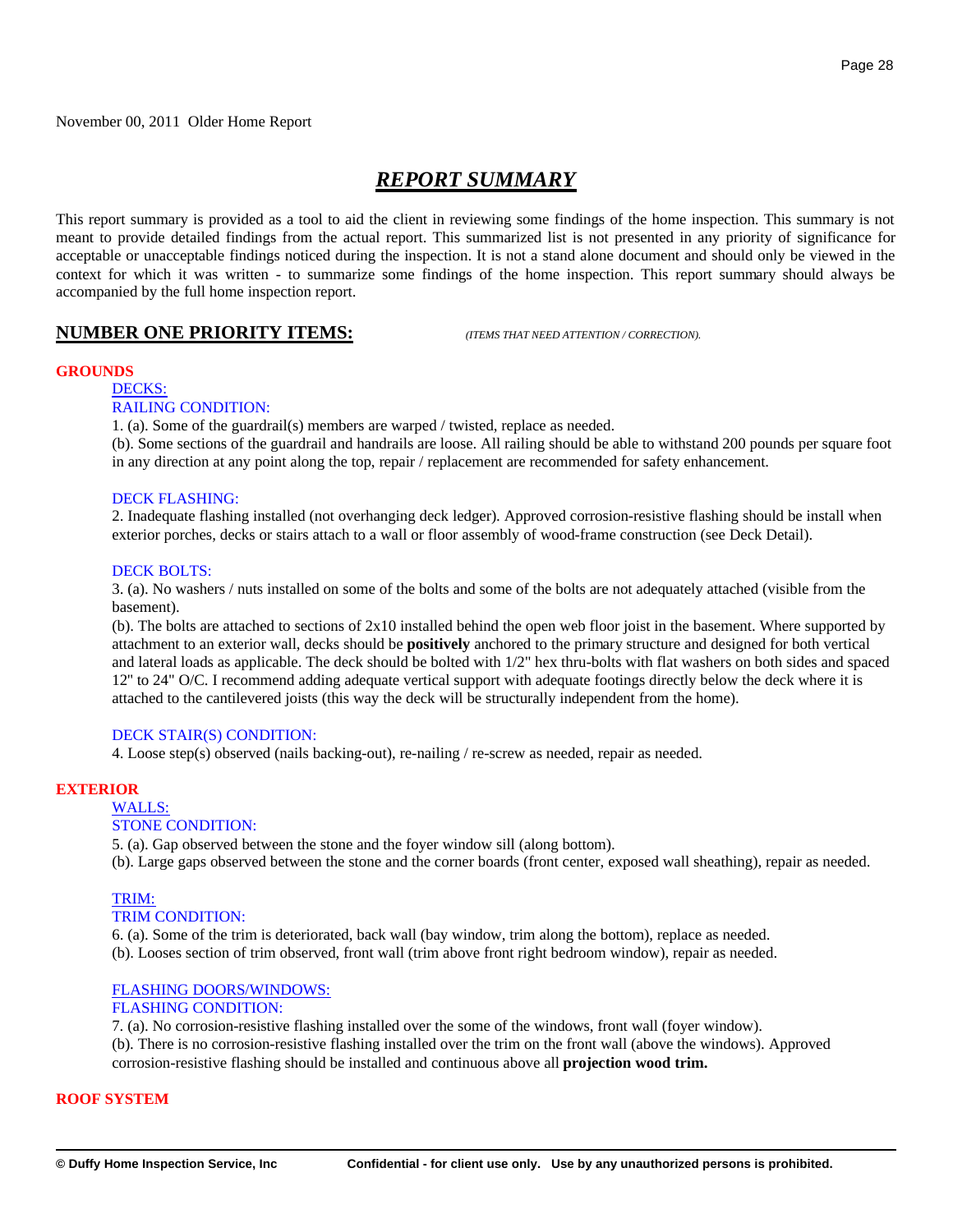#### ROOF COVERING STATUS:

8. (b). Incorrect nailing observed *(exposed nails heads)*. Some of the nail(s) are not being protected / covered by the upper adjacent course of shingles. A minimum of four nails per shingle is recommended. Two of the nails should be placed approximately 1'' in from each end; the other two should be placed directly (5/8") above the center of each cut-out. I recommend the entire roof area be checked for incorrect nailing of the shingles.

(c). Damage shingles observed, main roof (front right, left side). Damaged shingles could turn into a roof leak. All damaged shingles should be replaced. Roof shingles should provide a barrier against the weather to protect its supporting elements and structure beneath.

## **LAUNDRY**

## LAUNDRY:

## DRYER VENTING:

9. The dryer vent is disconnected in the attic. The vent needs to be connected and cleaned. *NOTE: Lint can built-up in the dryer vent over time, it should be cleaned on a yearly basis.*

#### **BATHROOMS**

BATHROOM AREA: TUB/SHOWER PLUMBING FIXTURES: 10. No hot water (cold only) when tested (guest bathroom), repair as needed.

#### BATHROOM AREA:

DRAIN LINE:

11. The drainage is a bit slower than normal, front sink (master), clean as needed.

#### TUB/SHOWER PLUMBING FIXTURES:

12. The master shower drain line needs to be cleaned.

#### **INTERIOR**

#### STAINS/WATER DAMAGE:

#### MOLD / MILDEW:

13. Suspect mold / mildew observed, Jack / Jill bathroom (toilet seat), basement area below the dining room (floor joist and some of the walls studs next to the furnace), basement area below the guest bedroom (bottom of some of the floor joist and some of the wall studs, left wall front area), basement center area (floor joist below the family room, check all areas). Some people are sensitive to mold / mildew and experience headaches, runny noses, skin rashes, nausea, sinus problems. The U.S Environmental Protection Agency has created a publication to provide information and guidance for homeowners and renters on how to clean up residential mold problems and how to prevent mold growth. The publication is titled Brief Guide to Mold, Moisture and Your Home and can be found on the Web site at [www.epa.gov/iaq/molds/moldguide.html](http://www.epa.gov/iaq/molds/moldguide.html). Due to the health hazards relating to mold / mildew, I recommend it be tested by a Certified Mold Inspector to determine the type of mold and the hazards relating to it (Mold / Mildew testing is beyond the scope of this inspection). After testing appropriate steps should be taken to correct the mold / mildew condition within the home. Note: The first floor furnace is located in the basement area, I recommend it also be checked for mold activity.

#### **ELECTRICAL SYSTEM**

ELECTRICAL SERVICE:

### SUB PANEL INSPECTION NOTES:

14. One of the Arc-Fault breakers would not respond to the test button. All branch circuits that supply 125-volt, single-phase, 15 and 20 ampere receptacle outlets installed in dwelling unit bedrooms should be protected by an arc-fault circuit interrupter listed to provide protection of the *entire branch circuit*. **Definition:** *An arc-fault circuit interrupter is a device intended to provide protection from the effects of arc faults by recognizing characteristics unique to arcing and by functioning to de-energize the circuit when an arc fault is detected.* Have a licensed electrician make further evaluation and corrections as needed.

#### CONDUCTOR BRANCH WIRING CONDITION:

15. (a). Cable in contact with the basement furnace vent pipe (attic area).

(b). Open junction box, attic area (left side, center area). All boxes should have a cover, faceplate, or fixture canopy.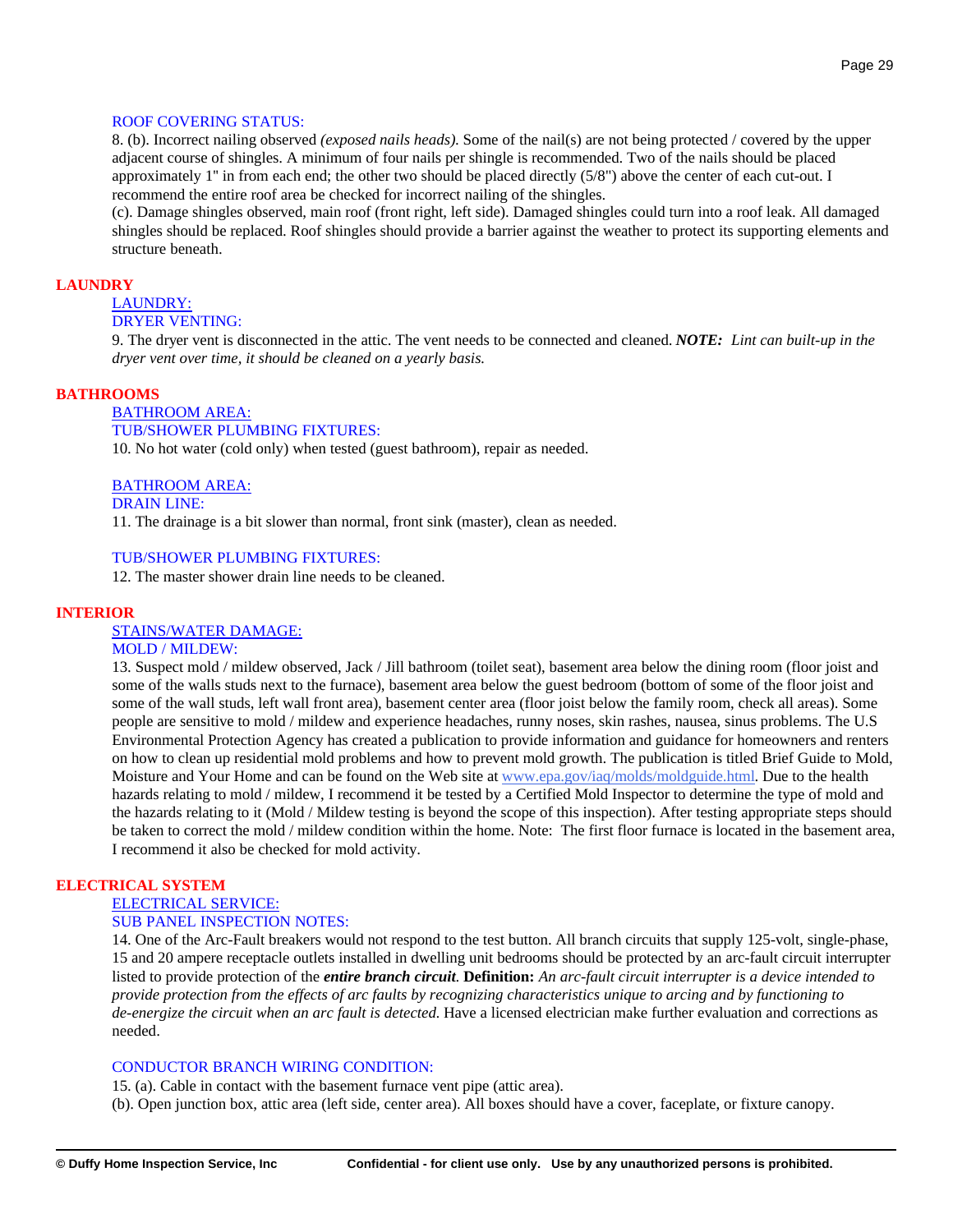#### **HEATING**

#### HEATING SYSTEM CONDITION: UNIT/UNITS HEATING NOTES:

16. (a). Unit 1 (basement): The bottom of the cabinet is not sealed *(gaps between the bottom of the furnace and the catch pan*). This condition is allowing unfiltered air to be taken from the attic. This item should be addressed when the units are being serviced.

(b). Both units responded to normal operating controls. However, I recommend having both furnaces cleaned and serviced by a Licensed Heat/Air Contractor. Obtain a work-order showing this service has been performed. *Note: Heating and cooling system should be service annually.*

## AIR FILTERS TYPE / CONDITION:

17. (a). The filter / filters are dirty, change as needed. **Note:** *Clogged / Dirty filter(s) impede the flow of air through the furnace.* 

(b). Gaps noted around the filter cover. Cover(s) should be installed to prevent unfiltered air from going around the filter. *See service comments above.*

#### **AIR CONDITIONING**

AIR CONDITIONING:

#### A/C CONDITION:

18. The outside air temperature was below 65 degrees. When this condition exist it's not recommend the system be turned on because of the possibility of damaging the compressor. I recommend having both units serviced by a Licensed Heat/Air Contractor. Obtain a work-order showing this service has been performed. *Note: Heating and cooling system should be service annually.*

## **GARAGE - CARPORT**

#### GARAGE/CARPORT:

#### GFCI OUTLETS:

19. (a). No power at the GFCI outlet (back wall), repair / replace as needed.

(b). The sprinkler system is plugged into one of the GFCI's outlets. Be aware if the circuit trips "OFF", then this units will not function. I recommend installing a single or special purpose outlet for the sprinkler system.

#### **BASEMENT**

#### BASEMENT:

#### FOUNDATION WALLS: CONDITION:

20. Cracks observed in the exposed wall area. I recommend cracks be sealed and monitored for further movement. If cracks reappear or get larger, consult with a structural engineer. See basement moisture comments / recommendations.

#### BASEMENT MOISTURE CONDITION:

21. (a). Stains observed on the floor next to the furnace.

(b). Moisture observed around some of the cracks in the exterior foundation walls (areas around the cracks). I recommend all moisture entering the basement area be eliminated by a qualified contractor and the builder provide you with a extended warranty on the repairs. Note: These areas were dry at the time of the inspection.

## **NUMBER TWO PRIORITY ITEMS:** *(ITEMS THAT NEED ATTENTION / CORRECTION).*

#### **GROUNDS**

#### GRADING: FOUNDATION DRAINAGE CONDITION:

1. The visible drain line end(s) are sloped upwards and therefore will not allow it to drain by gravity. Drains shall be provided around all concrete or masonry foundations that retain earth and enclose habitable or usable spaces located below grade. Drainage tiles, gravel or crushed stone drains, perforated pipe or other approved systems or materials shall be installed at or below the area to be protected and shall discharge by gravity or mechanical means into an approved drainage system.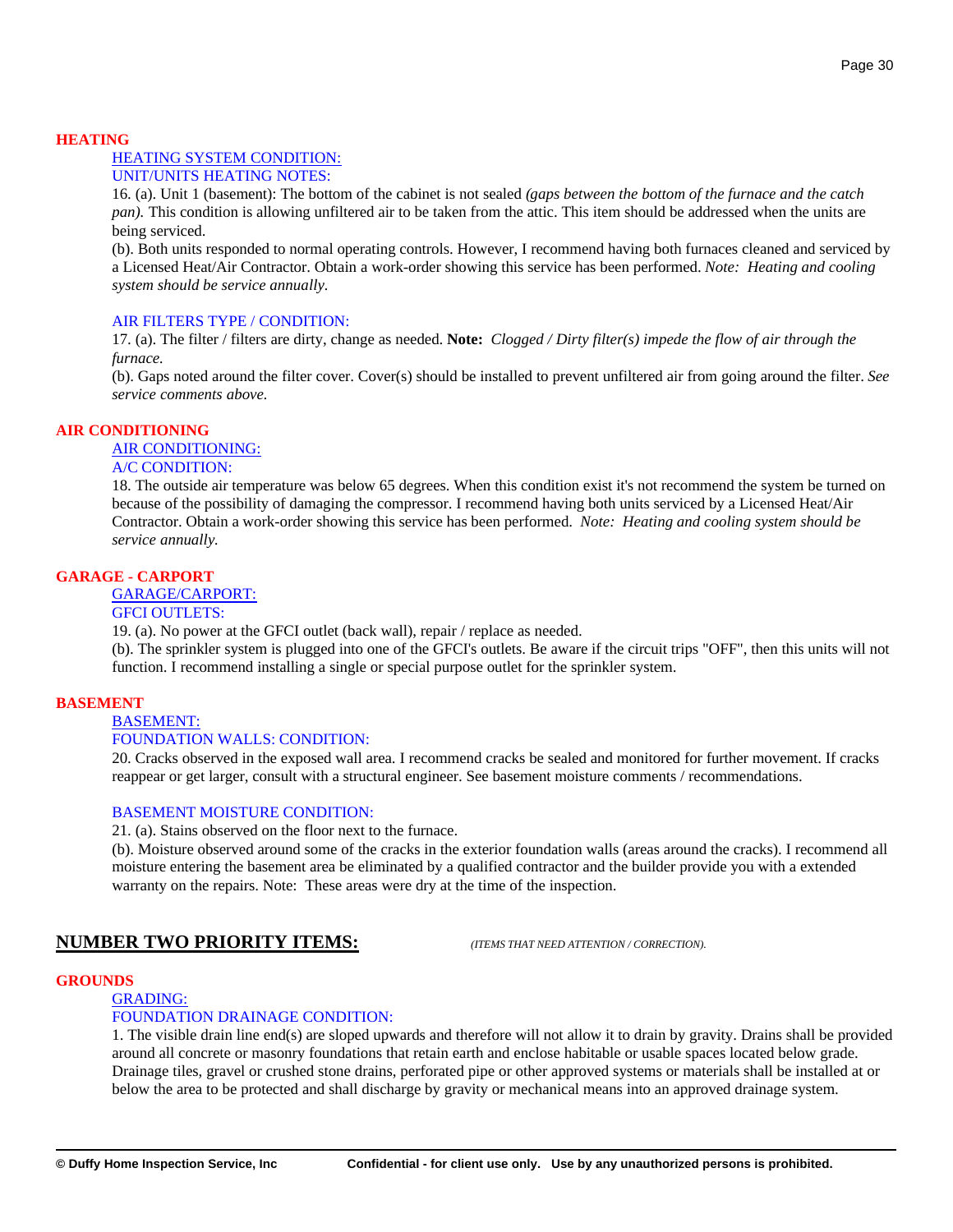#### DECKS: DECK CONDITION:

2. I recommend the deck surface be maintained for longer life span.

#### **EXTERIOR**

#### WALLS:

#### EXTERIOR PAINT:

3. (a). Sealing needed, back wall (flashing on top of brick ledge).

(b). Some of the penetrations, through the exterior siding, need sealing. All corner boards, vents, wires, pipes, electrical boxes, ext; should be sealed to prevent moisture entry and air leakage.

(c). Open joints observed in the trim around the windows and corner boards, which will allow moisture to enter and will cause deterioration over time. Proper caulking is needed at all joints.

(d). The paint finish is peeling off some sections of the trim. The trim may not have been properly primed before the finish coat was installed. Proper caulking and painting is needed. All exterior wall should be covered with approved materials designed and installed to provide a barrier against the weather.

#### **ROOF SYSTEM**

## EXPOSED FLASHING:

## FLASHING CONDITION:

4. Nails noted in the exposed areas of the flashing, roof vent(s), furnace vent(s), plumbing vent(s). Nails should not be used in the exposed areas of the flashing. If and when nails are used, the nail heads should have asphalt plastic cement applied over them. Flashing against vertical walls, as well as soil stack, vent pipe and chimney flashing, should be applied according to asphalt shingle manufacturer's printed instructions.

#### GUTTERS & DOWNSPOUTS:

#### GUTTER CONDITION:

5. Debris in gutter(s), recommend having the gutters cleaned.

#### **LAUNDRY**

#### LAUNDRY: LAUNDRY DOOR:

6. Adjustments needed, laundry room door(s), repair as needed.

#### **BATHROOMS**

## BATHROOM AREA:

## WHIRLPOOL TUB:

7. (b). Whirlpool jets pipes and motor are in need of cleaning. NOTE: Failure to follow proper cleaning and maintenance procedures for the whirlpool bath circulation system can result in the growth and transmission of infectious bacteria. The circulation system should be flushed regularly. For more information on cleaning visit [www.us.kohler.com/tech/careamdcleaning/specialconsiderations.jsp](http://www.us.kohler.com/tech/careamdcleaning/specialconsiderations.jsp).

#### **INTERIOR**

#### EXTERIOR / INTERIOR DOORS:

MAIN ENTRY DOOR:

8. Gaps / Daylight noted in the weather stripping. Adjustments needed to prevent Air Penetration.

#### OTHER EXTERIOR DOORS:

9. (a). Door damaged around dead bolt (door to basement). (b). The hardware is damaged, back door (breakfast area), repair / replace as needed.

#### INTERIOR DOORS:

10. Adjustments needed, master closet (right door to attic / storage area), back left bedroom (closet door), repair as needed.

#### **ELECTRICAL SYSTEM**

#### ELECTRICAL SERVICE: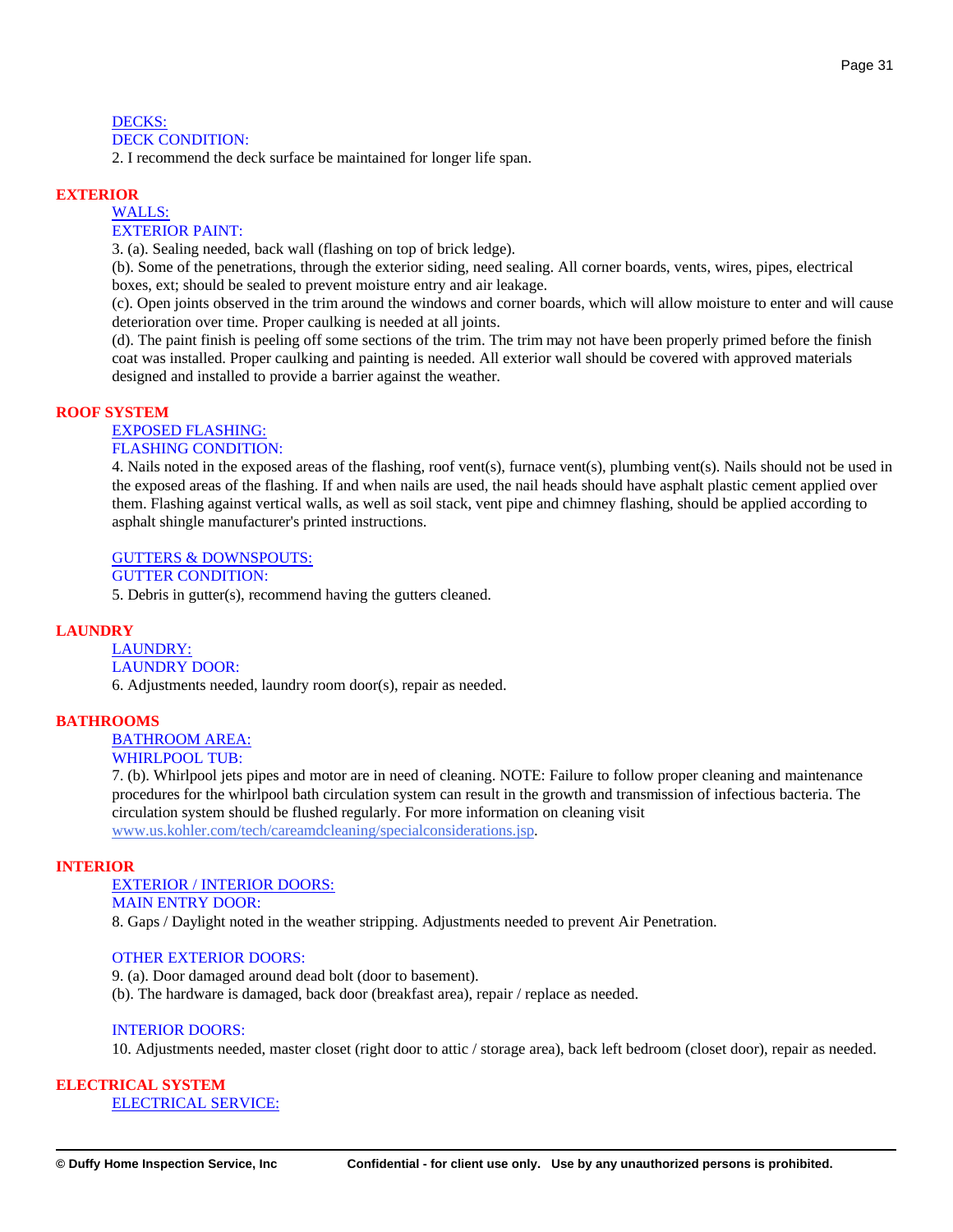#### LIGHT FIXTURES CONDITION:

11. (a). Covers missing of the light fixture, master sitting area, closet (front right bedroom), install as needed.

(b). Lights are not operational in some areas, garage (left side), hallway's (both floors), basement (some areas), attic / storage areas off the master closet (both sides), possibly due to bad bulbs or no bulbs, have them checked.

(c). The exterior light fixtures *(boxes)* are not weatherproof *(gaps noted)*. In damp or wet locations, boxes, conduit bodies and fittings should be placed or equipped so as to prevent moisture from entering or accumulating within the box, conduit body or fittings.

#### **ATTIC AND INSULATION**

#### ATTIC VENTILATION / INSULATION:

#### INSULATION CONDITION:

12. (a). Sections of insulation missing, attic / storage area off master closet (right side, back wall).

(b). No rigid insulation installed, door(s) to the attic / storage area off the master closet (see Infiltration Control Detail).

(c). No backer rod / spray foam *(appropriate for window /doors)* installed between the attic door(s) *(master closet)* and the rough opening (see Infiltration Control Detail).

(d). No weather stripping / rigid insulation box installed above the attic pull-down stairs (see Infiltration Control Detail).

(e). Inadequate insulation installed in several areas. The insulation certification card call's for 12 inches for R30. The card is to verify the attic has the proper amount of insulation. The insulation installer should provide a signed and dated certification for the insulation installed, listing the type of insulation, the manufacturer and the R-value.

#### **BASEMENT**

#### BASEMENT:

#### OPEN-WEB TRUSS CONDITION:

13. (a). See mold comments / recommendations.

(b). Some of the floor joist have inadequate shims installed under the bottom chord, back right (area below the door to the garage). I recommend installing adequate shims between the top place and the bottom of the floor joist. Note: The end of the joist is sitting on the foundation.

#### BASEMENT FLOOR CONDITION:

14. Cracks noted in the exposed floor area. I recommend cracks be sealed and monitored for further movement. If cracks reappear or get larger, consult with a structural engineer.

## **SUPPLEMENTARY ITEMS:** *(ADDITIONAL OBSERVATIONS).*

#### **GROUNDS**

#### FRONT PATIO/PORCH: PORCH , STAIR(S) CONDITION:

1. The steps are not consistent in height. The different step heights could be a trip hazard. The maximum riser height should not be more than 7 3/4". Risers (heights) and treads (widths) should not vary more than 3/8".

#### **EXTERIOR**

#### SCREENS: SCREEN CONDITION:

2. Some of the screen(s) are missing, install as needed.

#### **BATHROOMS**

## BATHROOM AREA:

CONDITION OF TOILET:

3. The toilet seat is missing (guest bathroom), install as needed.

#### TUB/SHOWER AND WALLS:

4. The caulking in the corners is not matching the tile (guest bathroom).

#### BATHROOM AREA: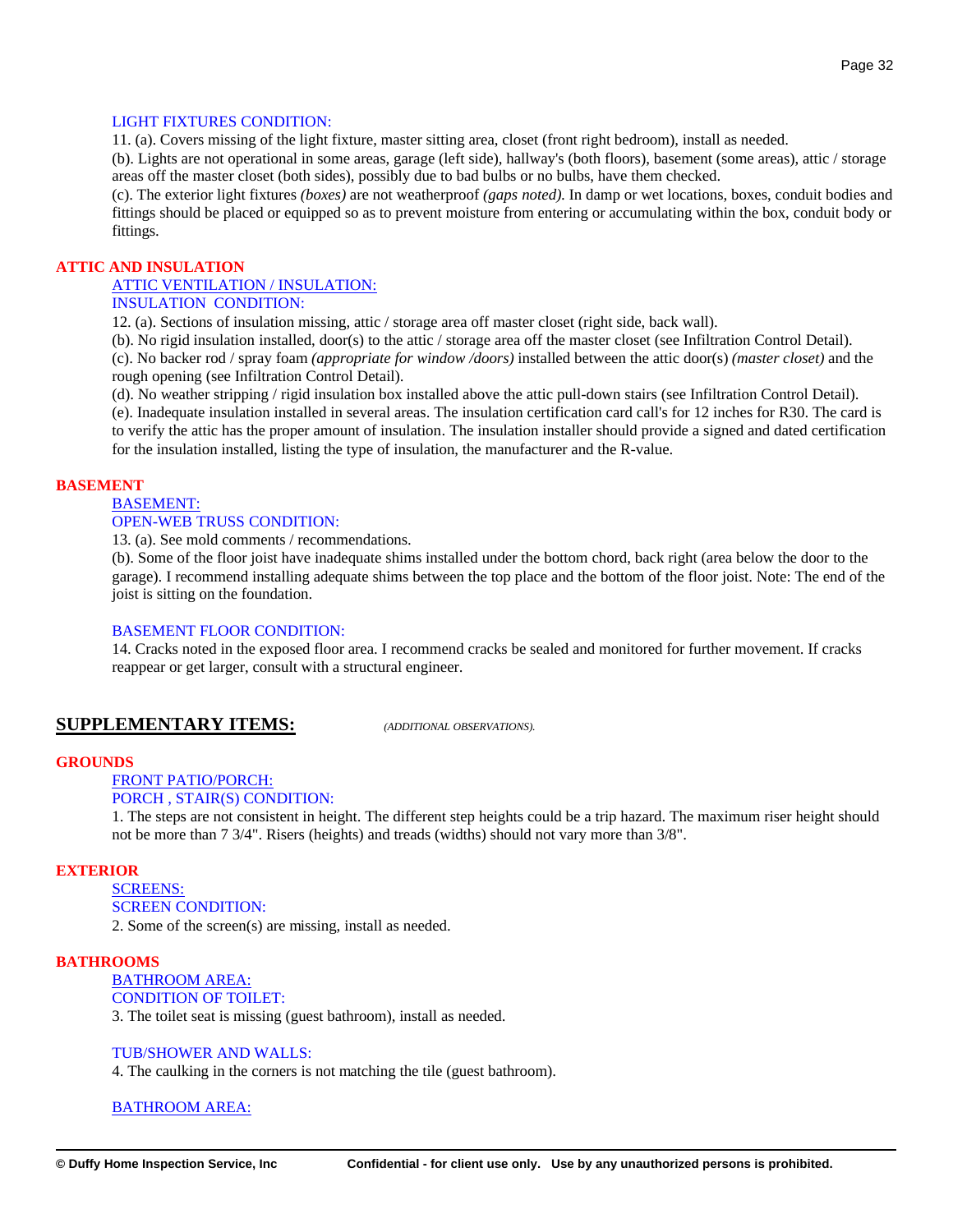#### CONDITION OF TOILET:

5. The seat is missing (front right bathroom), install as needed.

#### **INTERIOR**

#### EXTERIOR / INTERIOR DOORS:

#### DOOR TO BASEMENT:

6. No weather stripping installed. Unconditioned air can enter the conditioned apace. Any opening from a conditioned space to a non-conditioned space should be weather-stripped or sealed.

## WINDOWS:

### WINDOW CONDITION:

7. Some windows are hard to operate or painted shut, have the paint removed from the weather-stripping or vinyl tracks and make sure all windows open easily.

## INTERIOR WALLS:

WALL CONDITION:

8. (a). Nail pops noted, repair as needed. (b). Some interior walls need to be touched up / finished.

#### INTERIOR CEILINGS: CEILING CONDITION:

9. (a). Nail pops noted, repair as needed. (b). Some ceiling areas need to be touched up / finished.

#### STAINS/WATER DAMAGE:

#### STAIN MASTER BATHROOM:

10. Moisture stains observed under the back sink of the master bathroom. These stains tested dry at the time of the inspection. However, I recommend you monitor these areas in the future.

#### STAIN ATTIC:

11. Moisture stains observed, right attic / storage area off the master closet (floor and right wall). These areas tested dry at the time of the inspection. The stains are an indication that there was a leak at some point in the past. There has not been any heavy rain in quite some time, so its possible that active leaks are present.

#### STAIRS & HANDRAILS/GUARDRAILS:

#### STAIR CONDITION:

12. Some of the balusters are loose*,* repair as needed.

#### **ELECTRICAL SYSTEM**

## ELECTRICAL SERVICE:

#### SWITCHES & OUTLETS CONDITION:

13. Some of the outlets are loose *(check all areas)*. Receptacles should be mounted in boxes or assemblies designed for the purpose, and such boxes or assemblies should be securely fastened in place.

#### **PLUMBING**

## WATER HEATER CONDITION:

#### WATER HEATER CONDITION:

14. Appears serviceable. Note: The gas and water going to the water heater were "OFF" at the start of the inspection, both were turn "ON" for the inspection and both were turn "OFF" at the end of the inspection. I recommend the listing agent, mortgage company or owner be made aware the water heater is full of water.

#### T.P.R VALVE CONDITION:

15. The discharge line for the pressure temperature relief valve has more than 4 elbows and more than 30' long. These conditions do not meet the manufacturers installation instructions. Water heaters should be installed in accordance with the